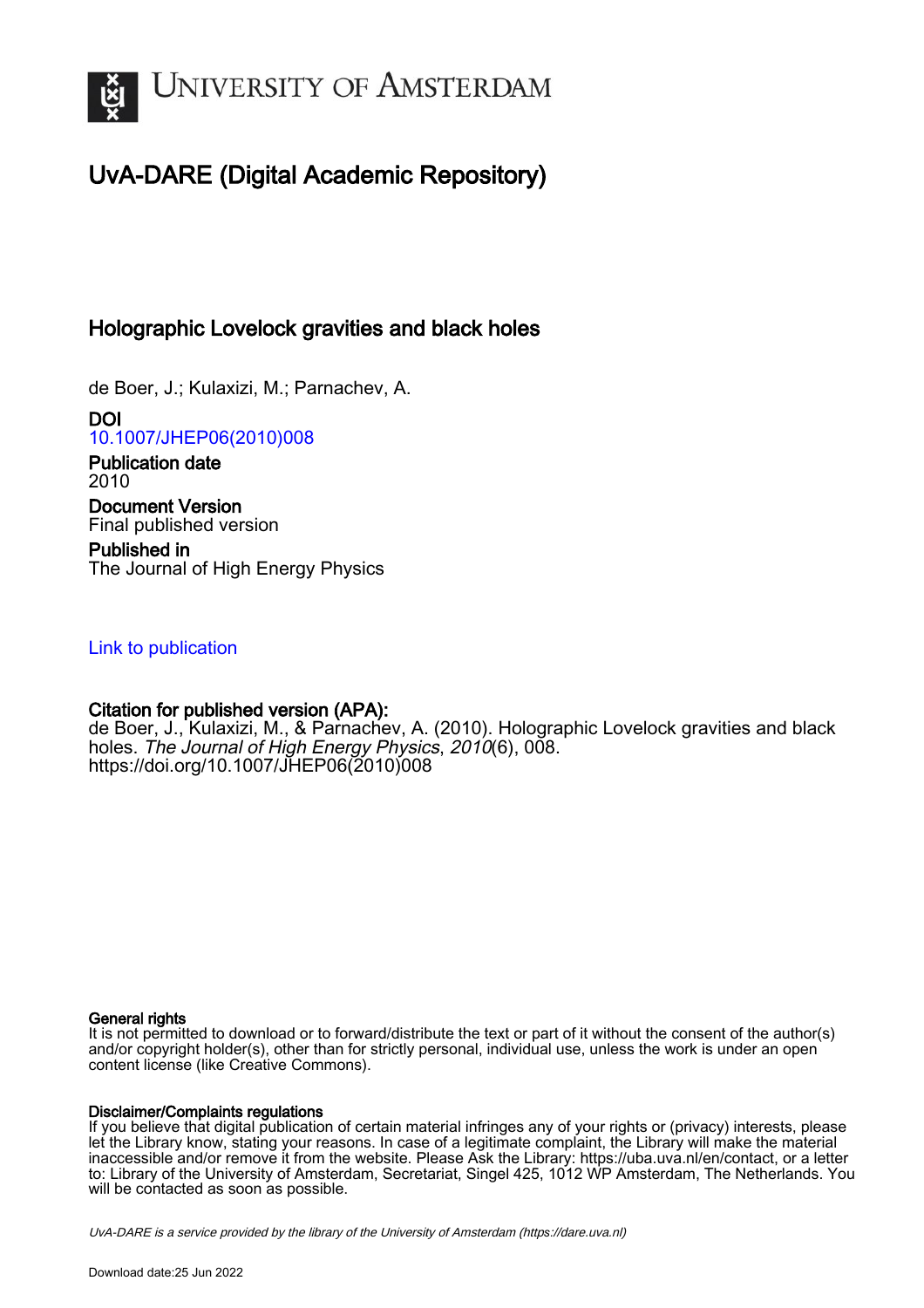PUBLISHED FOR SISSA BY 2 SPRINGER

Received: April 16, 2010 Accepted: May 17, 2010 PUBLISHED: June 3, 2010

## Holographic Lovelock gravities and black holes

#### Jan de Boer,<sup>a</sup> Manuela Kulaxizi<sup>a</sup> and Andrei Parnachev<sup>b</sup>

<sup>a</sup>*Department of Physics, University of Amsterdam, Valckenierstraat 65, 1018XE Amsterdam, The Netherlands* <sup>b</sup>*C.N.Yang Institute for Theoretical Physics, Stony Brook University, Stony Brook, NY 11794-3840, U.S.A.*

*E-mail:* [J.deBoer@uva.nl](mailto:J.deBoer@uva.nl), [M.Kulaxizi@uva.nl](mailto:M.Kulaxizi@uva.nl), [parnachev@gmail.com](mailto:parnachev@gmail.com)

Abstract: We study holographic implications of Lovelock gravities in AdS spacetimes. For a generic Lovelock gravity in arbitrary spacetime dimensions we formulate the existence condition of asymptotically AdS black holes. We consider small fluctuations around these black holes and determine the constraint on Lovelock parameters by demanding causality of the boundary theory. For the case of cubic Lovelock gravity in seven spacetime dimensions we compute the holographic Weyl anomaly and determine the three point functions of the stress energy tensor in the boundary CFT. Remarkably, these correlators happen to satisfy the same relation as the one imposed by supersymmetry. We then compute the energy flux; requiring it to be positive is shown to be completely equivalent to requiring causality of the finite temperature CFT dual to the black hole. These constraints are not stringent enough to place any positive lower bound on the value of viscosity. Finally, we conjecture an expression for the energy flux valid for any Lovelock theory in arbitrary dimensions.

Keywords: AdS-CFT Correspondence, Field Theories in Higher Dimensions, Black Holes, Anomalies in Field and String Theories

ArXiv ePrint: [0912.1877](http://arxiv.org/abs/0912.1877)

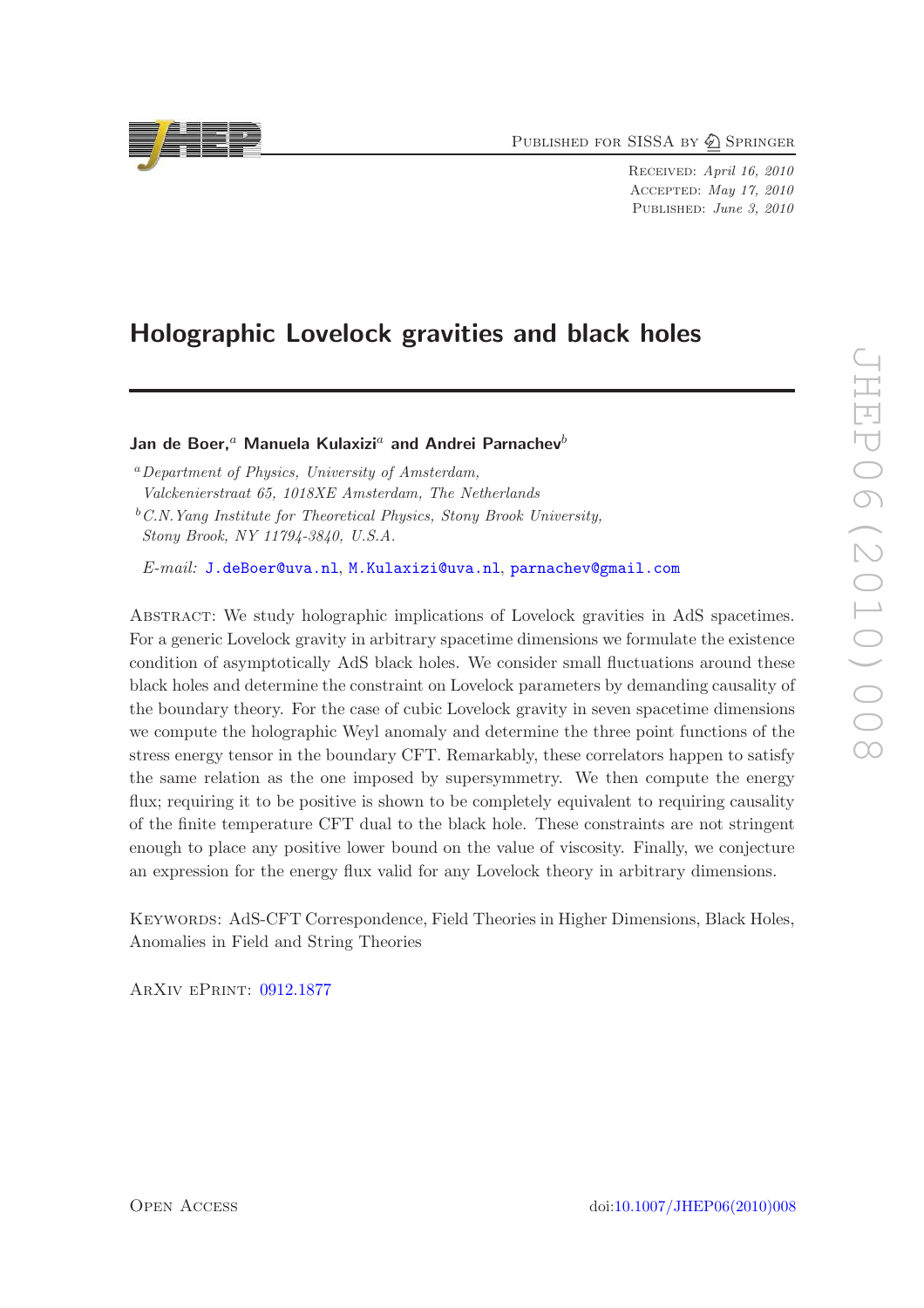#### Contents

|  | 1 Introduction and summary                                                |           |
|--|---------------------------------------------------------------------------|-----------|
|  | 2 Lovelock gravity, black holes and fluctuations                          | $\bf{3}$  |
|  | 3 Black holes of 3rd order Lovelock gravity                               | 7         |
|  | 3.1 Existence of black hole solutions                                     | 8         |
|  | Explicit solutions<br>$3.2\phantom{0}$                                    | 9         |
|  | 4 Weyl anomaly and the correspondence between flux positivity and causal- |           |
|  | ity                                                                       | <b>16</b> |
|  | 5 Discussion                                                              | 19        |
|  | A The viscosity/entropy ratio of the finite temperature CFT dual to Love- |           |
|  | lock gravity.                                                             | 21        |

#### <span id="page-2-0"></span>1 Introduction and summary

Lovelock gravity [\[1\]](#page-25-0) is the most general classical theory of gravity whose equations of motion contain at most second derivatives of the metric. The simplest example of Lovelock gravity is just the usual Einstein-Hilbert gravity. As the number of spacetime dimensions grows, Lovelock gravity allows more and more higher derivative terms. For example, in five dimensions one can add a term quadratic in the Riemann tensor, which gives rise to Gauss-Bonnet gravity. Important features of Lovelock gravity are the absence of ghosts in Minkowski backgrounds [\[2,](#page-25-1) [3\]](#page-26-0) and the equivalence between metric and Palatini formulations [\[4](#page-26-1)]. One may wonder what role these higher derivative gravity theories play in the AdS/CFT correspondence [\[5](#page-26-2)[–7](#page-26-3)]. The first interesting nontrivial example is Gauss-Bonnet gravity in an  $AdS_5$  background which defines a four dimensional CFT. One can compute Weyl anomalies for this theory and find that the ratio of the two central charges,  $a$  and  $c$ , depends nontrivially on the value of the Gauss-Bonnet coupling  $\lambda_1$ , and goes to one in the limit of vanishing  $\lambda_1$  which corresponds to Einstein-Hilbert gravity [\[8](#page-26-4)[–10\]](#page-26-5). Plenty of CFTs with  $a \neq c$  are known, and having a gravity dual of such CFTs would be desirable.

In addition to the special features of Lovelock theories mentioned above, Gauss-Bonnet theory has been shown to have a peculiar property in the context of the AdS/CFT correspondence. Consider an  $AdS_5$  solution of Gauss-Bonnet gravity which defines a dual four-dimensional CFT. Requiring positivity of the energy flux in a four-dimensional CFT places certain constraints on the values of the two parameters which determine the angular distribution of the energy flux,  $t_2$  and  $t_4$  [\[11](#page-26-6)]. Assuming supersymmetry, these constraints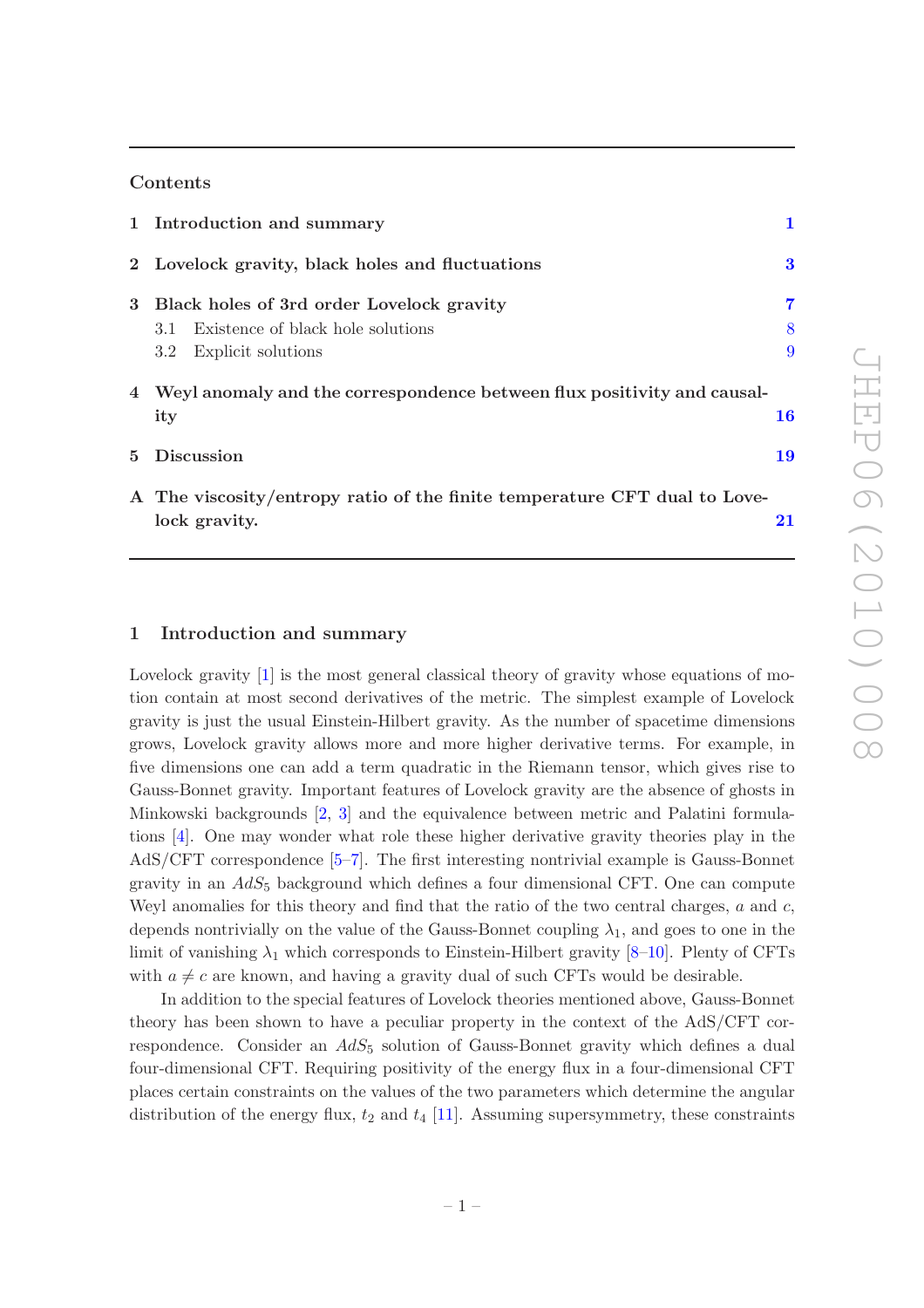can be reformulated as bounds on the ratio of  $a$  and  $c$  central charges of the CFT, which in turn imply bounds on the value of Gauss-Bonnet coupling,  $\lambda_1$ . Exactly the same bounds on  $\lambda_1$  have been obtained by requiring causality of the finite temperature CFT [\[9,](#page-26-7) [10](#page-26-5), [12](#page-26-8), [13\]](#page-26-9). The story repeats itself for the six-dimensional CFT dual to Gauss-Bonnet gravity in  $AdS_7$  [\[14](#page-26-10)]. In ref. [\[14](#page-26-10)] we computed the values of  $t_2$  and  $t_4$  in terms of three independent coefficients which determine the three and two point functions of the stress energy tensor. We observed that  $t_4$  is proportional to the combination of the three point functions which vanishes in the supersymmetric theory. We computed the holographic Weyl anomaly for Gauss-Bonnet gravity and found that  $t_4 = 0$  while the positivity of energy flux condition constrains the value of the Gauss-Bonnet coupling  $\lambda_1$  to lie within a certain interval. We have also analyzed the propagation of a graviton with helicity 2 in the black hole background and found that the bound on  $\lambda_1$  coming from causality precisely matches the lower bound on  $\lambda_1$  from flux positivity. Generalizing the matching between causality and positivity of the energy flux to other polarizations in GB theories of arbitrary dimensions was achieved in [\[15,](#page-26-11) [16](#page-26-12)]. In particular, [\[16](#page-26-12)] computed the three point functions of the stress-energy tensor and determined  $t_2$  and  $t_4$  in the CFTs dual to GB gravities in any dimensions.

In this paper we study Lovelock theories with negative cosmological constant, paying special attention to cubic Lovelock gravity in an  $AdS_7$  background. In this case there are two independent coefficients which multiply the Gauss-Bonnet term and the term cubic in the Riemann tensor. In general the  $\mathcal{O}(R^3)$  term is expected to describe a generic nonsupersymmetric case. However the third order Lovelock term does not contribute to the three-point functions of gravitons in flat space [\[17\]](#page-26-13). Yet, we show that the corresponding contribution in the AdS background does not vanish and hence the positivity of energy flux condition results in nontrivial constraints on both the Gauss-Bonnet and third order Lovelock coefficients,  $\lambda_1$  and  $\lambda_2$ .

To find the constraints imposed by causality of the boundary theory we analyze the space of black hole solutions. We are able to formulate the conditions of black hole existence and compute the causality constraint for the graviton of helicity 2 in Lovelock gravity of arbitrary dimensionality. In the case of cubic Lovelock in seven spacetime dimensions we write down the black hole solutions explicitly; interestingly, for some values of the Lovelock parameters there are AdS solutions but no asymptotically AdS black holes. Remarkably, we find that this solution structure ensures that the causality constraint coincides with the energy positivity constraint. Another remarkable feature of Lovelock gravity is vanishing  $t_4$ , one of the parameters that determine the angular distribution of the energy flux. As explained in  $[14]$ ,  $t_4$  is proportional to the linear combination of parameters which vanishes when the minimal supersymmetry is assumed. Constraints from flux positivity, together with the condition for the black hole to exist, restrict the value of the Gauss-Bonnet coupling from above. Interestingly, this restriction is not sufficient to place a positive lower bound on the viscosity/entropy ratio.

The rest of the paper is organized as follows. In the next section we recall the description of the most generic Lovelock gravity in any spacetime dimensions and formulate the conditions for the asymptotically AdS back holes to exist. We also analyze the propagation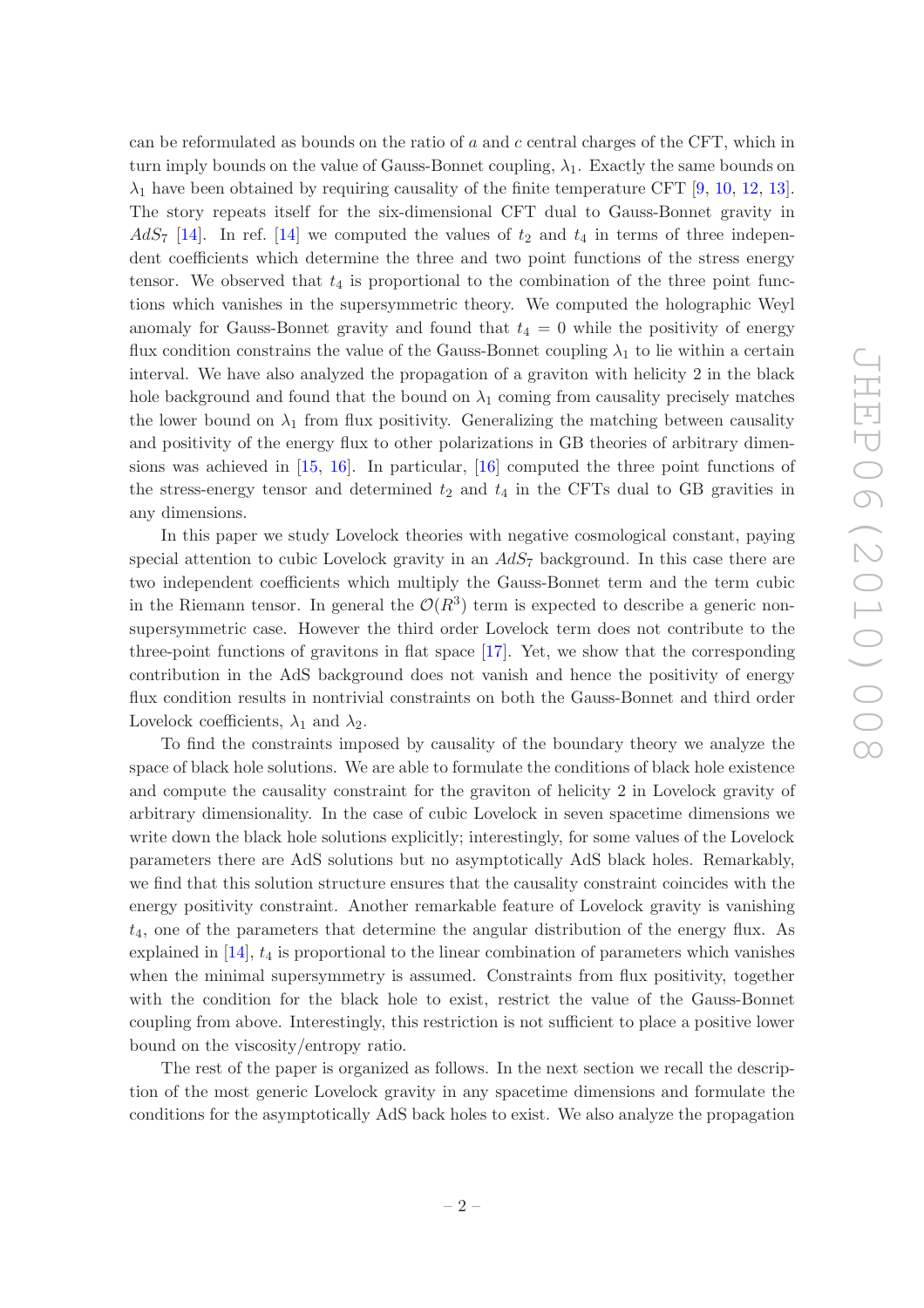of gravitons of helicity 2 in these black hole backgrounds and derive bounds on the Lovelock coefficients resulting from causality. In section 3 we apply these results to the case of cubic Lovelock theory in seven spacetime dimensions. In particular, we write down explicit formulas for the black hole solutions. To the best of our knowledge, some of these solutions have not appeared in the literature before. In section 4 we compute the holographic Weyl anomaly in cubic Lovelock gravity in seven dimensions and determine the bounds on the Lovelock coefficients from flux positivity. We find that there is precise matching between the causality and positivity of flux bounds, just like in the Gauss-Bonnet case. We discuss our results in section 5 where, among other things, we discuss implications of our results to the viscosity/entropy ratio and make an educated guess for the energy flux in any Lovelock theory in arbitrary spacetime dimensions.

#### <span id="page-4-0"></span>2 Lovelock gravity, black holes and fluctuations

Lovelock gravity [\[1\]](#page-25-0) is the most general classical theory of gravity which yields covariant second order field equations, i.e., the equations of motion which contain only up to second order derivatives of the metric tensor. The Lovelock action for a  $d+1$ -dimensional spacetime is

$$
S = \int d^{d+1}x \sqrt{-g} \sum_{p=0}^{\left[\frac{d}{2}\right]} \beta_p \mathcal{L}_p \tag{2.1}
$$

where  $[\frac{d}{2}]$  denotes the integral part of  $\frac{d}{2}$ ,  $\beta_p$  is the p-th order Lovelock coefficient and  $\mathcal{L}_p$ defined as

<span id="page-4-2"></span>
$$
\mathcal{L}_p = \frac{1}{2^p} \delta^{\mu_1 \nu_1 \cdots \mu_p \nu_p}_{\rho_1 \sigma_1 \cdots \rho_p \sigma_p} R^{\rho_1 \sigma_1} \Psi_{\mu_1 \nu_1} \cdots R^{\rho_p \sigma_p} \Psi_{\mu_p \nu_p}
$$
(2.2)

is the Euler density of a 2p-dimensional manifold. Here  $\delta^{\mu_1\nu_1\cdots\mu_p\nu_p}_{\rho_1\sigma_1\cdots\rho_p\sigma_p}$  denotes the totally antisymmetric product of Kronecker delta symbols while  $R^{\rho_q \sigma_q}$   $\prod_{\mu_q \nu_q}$  is the Riemann curvature tensor. By construction it is clear that in  $d+1$  dimensions all Lovelock  $\mathcal{L}_p$  terms for which  $p \geq \left[\frac{d}{2}\right]$  $\frac{d}{2}$  either vanish (for  $p > d/2$ ) or are total derivatives (for  $p = d/2$ ) and do not contribute to the equations of motions. The  $p = 0$  and  $p = 1$  terms correspond to the cosmological constant and Ricci scalar respectively. Our conventions are such that  $L = 1$ while  $\beta_0 = d(d-1)$  and  $\beta_1 = 1$ .

To determine the black brane solutions of Lovelock gravity we consider the metric

<span id="page-4-1"></span>
$$
ds^{2} = -f(r)dt^{2} + \frac{dr^{2}}{f(r)} + r^{2} \sum_{i=1}^{d-1} dx_{i}^{2}.
$$
 (2.3)

For this ansatz, the only non-vanishing components of the Riemann tensor (up to symmetries) are

$$
R^{tr}_{tr} = -f''/2, \quad R^{ti}_{ti} = R^{ri}_{ri} = -\frac{f'}{2r}, \quad R^{ij}_{ij} = -\frac{f}{r^2}.
$$
 (2.4)

where primes indicate differentiation with respect to the variable  $r$ . This makes it relatively straightforward to evaluate the Lovelock action on a black hole solution of the form [\(2.3\)](#page-4-1).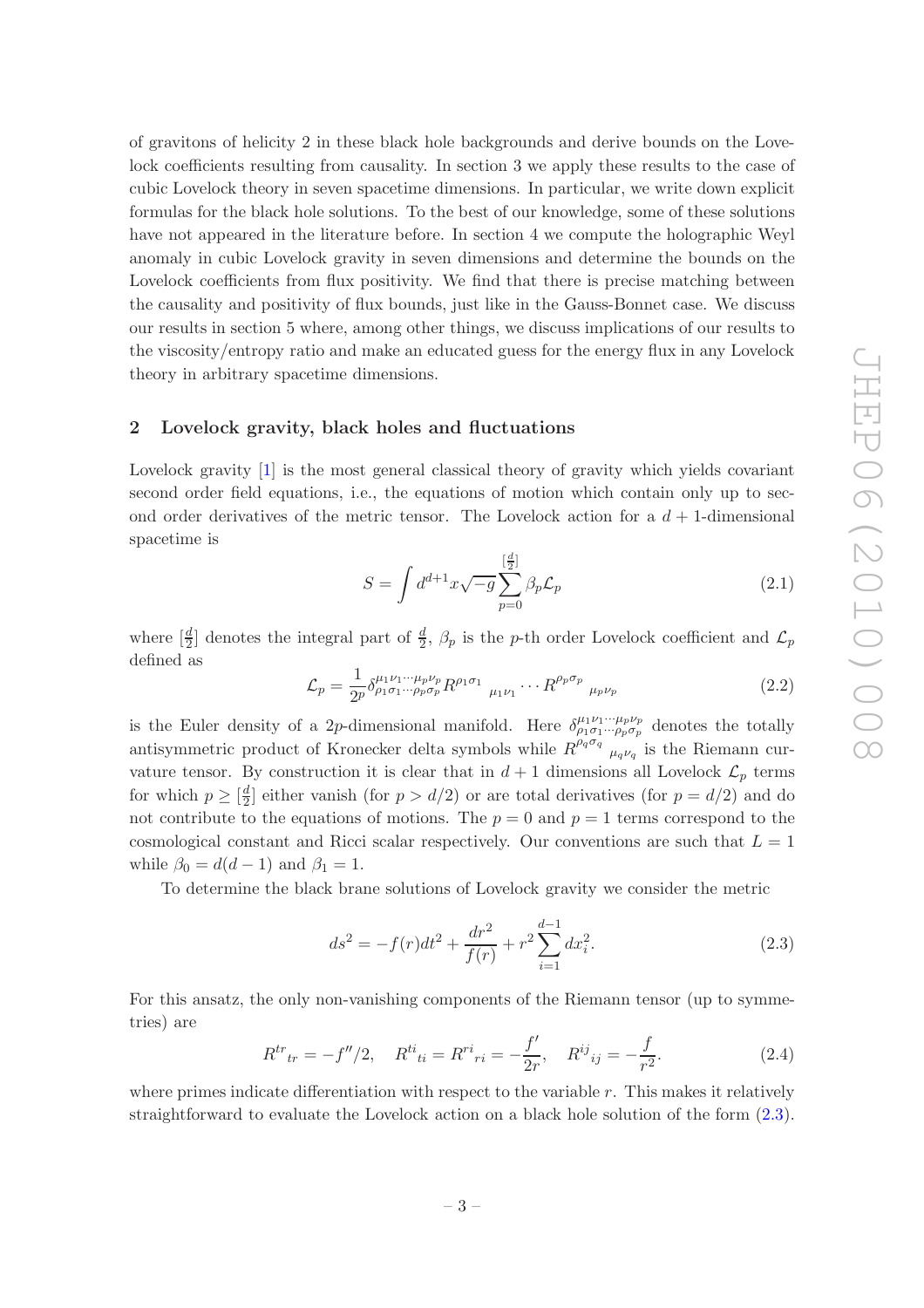The p-th Lovelock term evaluates as

$$
\int d^{d+1}x \sqrt{-g} \mathcal{L}_p = (2p)!! \int dr \, dt \, dx^{d-1} r^{d-1} (Q_1 + Q_2 + Q_3 + Q_4)
$$
 (2.5)

where

$$
Q_1 = -\frac{f''}{2} C_{p-1}^{d-1} \left(\frac{-f}{r^2}\right)^{p-1}
$$
  
\n
$$
Q_2 = (d-1)(d-2) \left(\frac{-f'}{2r}\right)^2 C_{p-2}^{d-3} \left(\frac{-f}{r^2}\right)^{p-2}
$$
  
\n
$$
Q_3 = -\frac{f'}{r} (d-1) C_{p-1}^{d-2} \left(\frac{-f}{r^2}\right)^{p-1}
$$
  
\n
$$
Q_4 = C_p^{d-1} \left(\frac{-f}{r^2}\right)^p
$$
\n(2.6)

and  $C_p^d$  is the number of ways you can pick p pairs from d numbers, i.e.  $C_p^d = d!/((d 2p$ !! $(2p)$ !!). After some algebra, we find

$$
\int d^{d+1}x \sqrt{-g} \mathcal{L}_p = (-1)^p \frac{(d-1)!}{(d-2p+1)!} \int dr \, dt \, dx^{d-1} \partial_r^2 \left[ r^{d-2p+1} f^p \right]. \tag{2.7}
$$

This is a total derivative, so varying  $f$  does not lead to a useful equation of motion. To find the equations of motion, we have to vary the metric and curvature tensor with respect to arbitrary variations of the metric. The variation of the Riemann curvature tensor reads, denoting  $\zeta_{\mu}{}^{\nu} = \frac{1}{2}$  $\frac{1}{2}g_{\mu\alpha}\delta g^{\alpha\nu},$ 

$$
\delta R_{\alpha\beta}^{\gamma\delta} = \frac{1}{2} \{ \nabla_{[\alpha} , \nabla^{[\gamma} \zeta_{\beta]}^{\delta]} - \frac{1}{2} \zeta_{[\alpha}^{\epsilon} R_{\beta] \epsilon}^{\gamma\delta} - \frac{1}{2} \zeta_{\epsilon}^{[\gamma} R_{\alpha\beta}^{\delta]}^{\delta \epsilon} . \tag{2.8}
$$

The first term doesn't yield any contribution, because we can partially integrate the covariant derivative in the Lovelock action and because all indices are totally antisymmetrized, the result will vanish because of the Bianchi identity. The second term will contribute and one finds for the metric [\(2.3\)](#page-4-1) that  $\delta R_{\mu\nu}{}^{\mu\nu} = (\zeta_{\mu}{}^{\mu} + \zeta_{\nu}{}^{\nu}) R_{\mu\nu}{}^{\mu\nu}$  where one does not sum over  $\mu$  and  $\nu$ .

To get the equation of motion, we should in principle work out the variation of the action with respect to  $\zeta_{\mu}^{\nu}$ . One finds that the variations with respect to  $\mu \neq \nu$  vanish identically, the variations with respect to  $\zeta_r^r$  and  $\zeta_t^t$  yield a term proportional to  $Q_3 + 2Q_4$ , and the variation with respect to  $\zeta^i_i$  yields a term proportional to a linear combination of  $Q_3 + 2Q_4$  and  $Q_1 + Q_2 + Q_3 + Q_4$ . By putting the terms proportional to  $Q_3 + 2Q_4$  equal to zero, we obtain the equations of motion for p-th order Lovelock gravity in  $d+1$  dimensions

<span id="page-5-0"></span>
$$
\left[\sum_{p} \beta_p (-1)^p \frac{(d-1)!}{(d-2p)!} r^{d-2p} f^p\right]' = 0.
$$
\n(2.9)

The other equation that one obtains, which is proportional to  $Q_1 + Q_2 + Q_3 + Q_4$ , is a linear combinations of this field equation and its r-derivative, and therefore contains no additional information.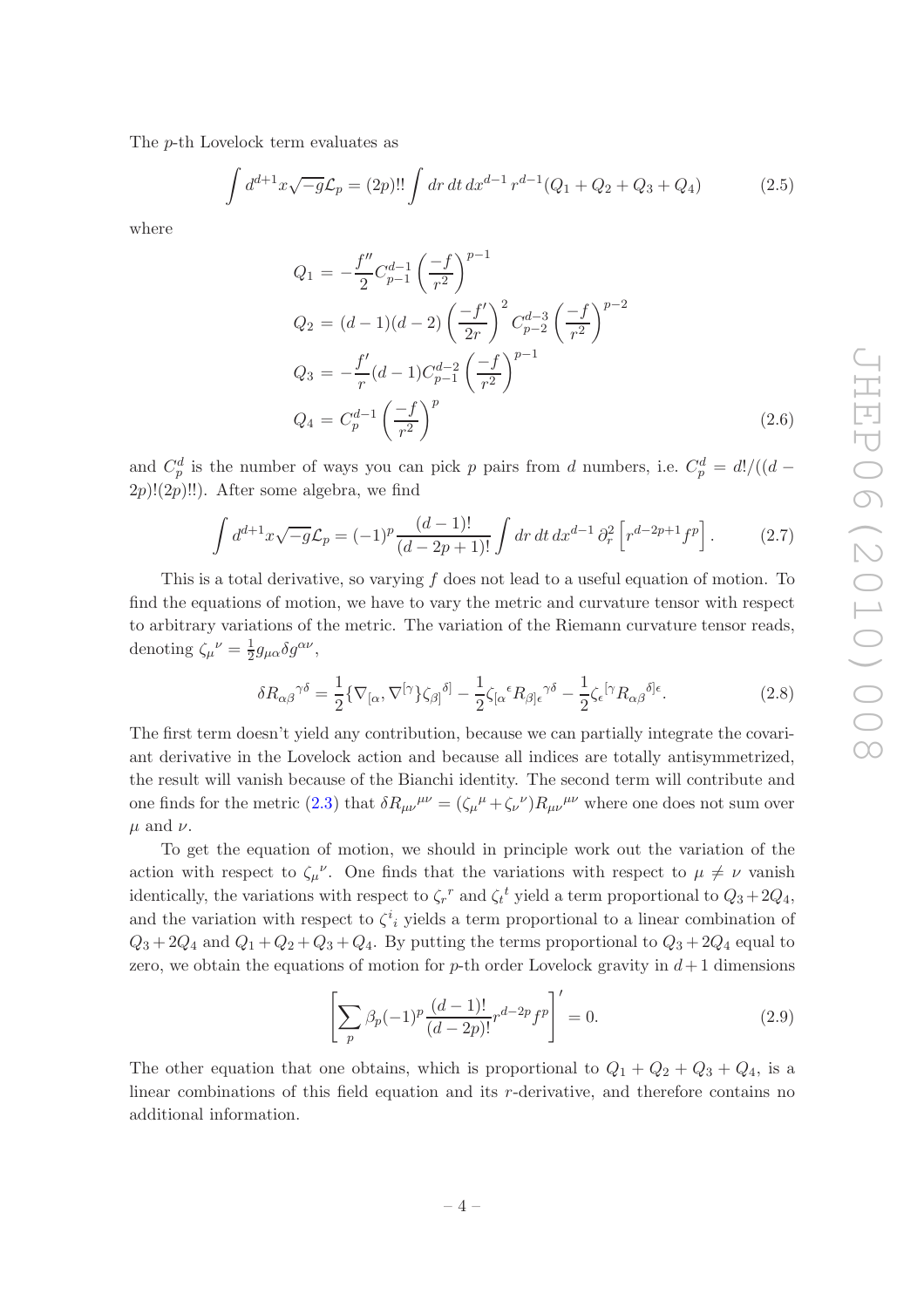It is convenient to define  $\lambda_p$  so that

<span id="page-6-4"></span>
$$
(d-1)\widehat{\lambda}_p = \beta_p(-1)^p \frac{(d-1)!}{(d-2p)!}
$$
\n(2.10)

With our conventions for  $\beta_0$  and  $\beta_1$  we have that  $\lambda_0 = 1$  and  $\lambda_1 = -1$ . If we denote

<span id="page-6-2"></span>
$$
R(r) = \sum_{p} \widehat{\lambda}_{p} r^{d-2p} f^{p} \qquad Q(r) = \frac{\partial R}{\partial f} = \sum_{p} p \widehat{\lambda}_{p} r^{d-2p} f^{p-1}.
$$
 (2.11)

we can express the equation of motion  $(2.9)$  as

<span id="page-6-0"></span>
$$
R(r) = K \Rightarrow \sum_{p} \widehat{\lambda}_{p} \left(\frac{f}{r^2}\right)^p = K/r^d \tag{2.12}
$$

for some constant K. Evaluating  $R(r) = K$  at the horizon we find that  $\hat{\lambda}_0 = K/r_+^d$ , which leads to  $K = r_+^d$ . Since [\(2.3\)](#page-4-1) describes an AdS black hole solution we expect  $f(r)$  to behave for large  $r$  as

<span id="page-6-1"></span>
$$
f(r) = \alpha r^2 + \gamma r^{2-d} + \cdots \tag{2.13}
$$

Combining  $(2.12)$  and  $(2.13)$  we deduce that

<span id="page-6-6"></span>
$$
\sum_{p} \widehat{\lambda}_p \alpha^p = 0 \tag{2.14}
$$

and

<span id="page-6-3"></span>
$$
\gamma = \frac{r_+^d}{\sum_p p \widehat{\lambda}_p \alpha^{p-1}}\tag{2.15}
$$

Obviously  $\gamma$  is related to the black hole mass, so we need to assume that  $\gamma$  is negative. Note that since  $r_+$  is positive, this leads to

<span id="page-6-7"></span>
$$
\sum_{p} p\hat{\lambda}_p \alpha^{p-1} < 0 \tag{2.16}
$$

Interestingly,  $(2.12)$  implies that  $f/r^2$  is monotonic. There cannot be two values of r for which  $f/r^2$  takes identical values, because then  $r^d_+/r^d$  would have to take identical values as well, which implies  $r_1 = r_2$ . Thus, most real solutions of  $(2.12)$  will give rise to acceptable black hole solutions. In fact, as long as  $\gamma < 0$  and obviously  $\alpha > 0$ ,  $f/r^2$ increases for very large r, and therefore,  $f/r^2$  has to increase everywhere. Since  $r_+^d/r^d$  goes to infinity as  $r \to 0$ ,  $f/r^2$  cannot remain bounded as  $r \to 0$ . Since it starts of at the value  $\alpha$  at  $r = \infty$ , decreases as we decrease r and cannot remain bounded, it must become zero somewhere and there will be a horizon. So as long as  $f/r^2$  remains real and  $\gamma < 0$ , this is indeed a black hole type solution. The only subtlety is that a real solution of  $f$  might cease to exist at some finite value of r.

So defining

<span id="page-6-5"></span>
$$
P(x) = \sum_{p} \widehat{\lambda}_p x^p, \qquad (2.17)
$$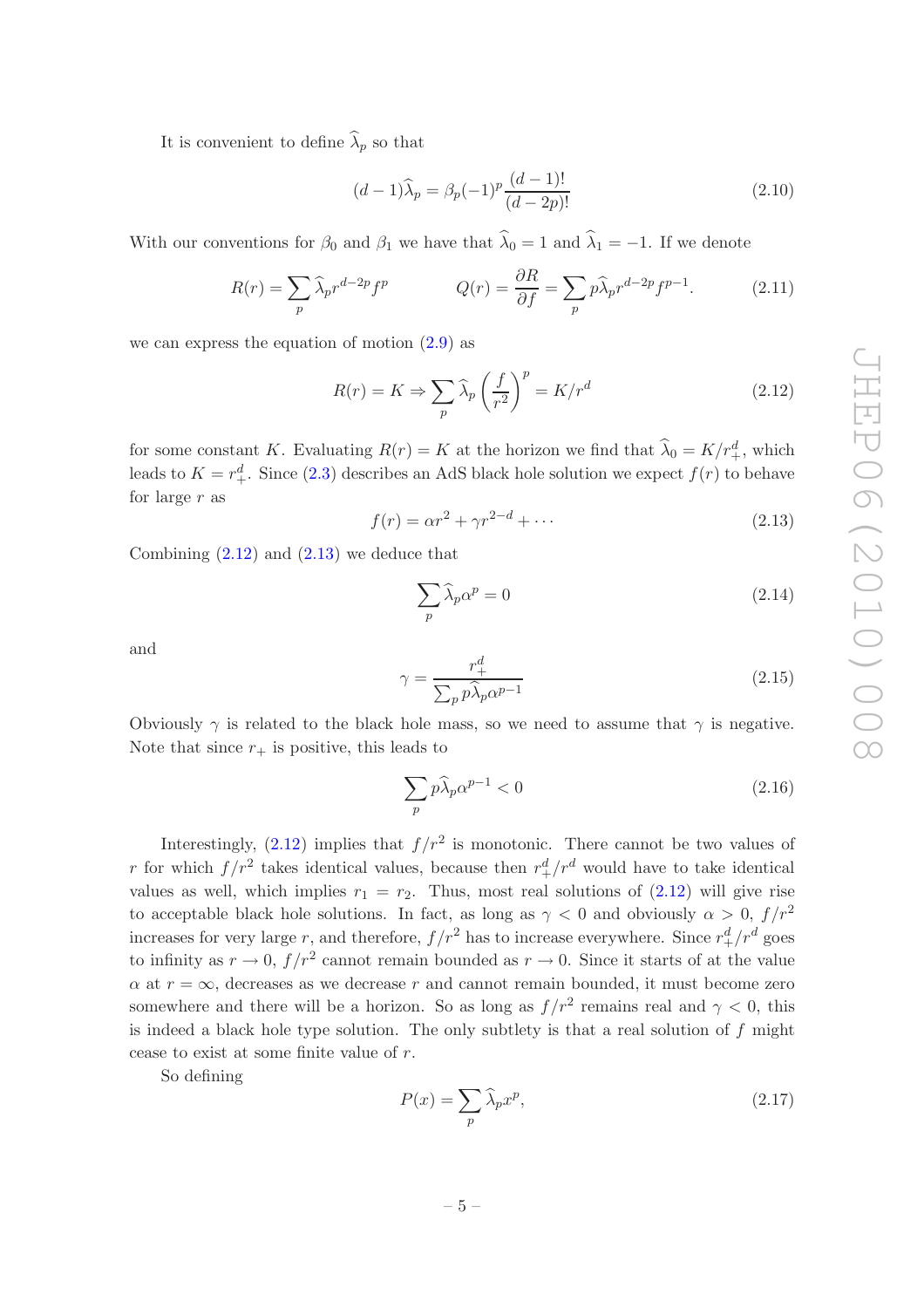for a proper black hole solution,  $P(x)$  must be monotonously decreasing between 0 and  $\alpha$ with  $\alpha$  the smallest positive root of  $P(x)$ . To determine therefore the conditions for a black hole solution to exist we should require that the extrema of  $P(x)$ , if any, occur outside the region  $x \in [0, \alpha]$ . In the following section we will carefully analyze these requirements in the context of 3rd order Lovelock gravity.

Let us now move on to the study of metric fluctuations. We will restrict ourselves to fluctuations around the black hole solution [\(2.3\)](#page-4-1) in the scalar channel, i.e.,  $\phi = h_{12}$ . Other graviton polarizations can be studied in a similar fashion. The form of the perturbed metric is

<span id="page-7-0"></span>
$$
ds^{2} = -f(r)dt^{2} + \frac{dr^{2}}{f(r)} + r^{2} \left[ \sum_{i=1}^{d-1} dx_{i}^{2} + 2\phi(t, r, x_{d-1}) dx_{1} dx_{2} \right]
$$
(2.18)

Since  $\phi$  only depends on the  $(t, r, x_{d-1})$  directions of spacetime its Fourier transform can be written as

<span id="page-7-4"></span>
$$
\phi(t, r, x_{d-1}) = \int \frac{d\omega dq}{(2\pi)^2} \varphi(r) e^{-i\omega t + iqx_{d-1}} \qquad k = (\omega, 0, 0, \dots, 0, q) \tag{2.19}
$$

The equations of motions for  $\varphi$  can be found by expanding the Lagrangian [\(2.2\)](#page-4-2) to second order in the fluctuating field. Alternatively one can substitute the metric [\(2.18\)](#page-7-0) in the equations of motion and expand to linear order in  $\varphi$ . The result is

<span id="page-7-1"></span>
$$
T_2\varphi''(r) + T_2'\varphi'(r) + T_0\varphi(r) = 0
$$
\n(2.20)

where primes indicate differentiation with respect to the variable r and  $T_2(r), T_0(r)$  are expressed with the help of  $(2.11)$  as follows

<span id="page-7-5"></span>
$$
T_2 = \frac{d-3}{2}r^2 f(r) (\partial_r Q), \qquad T_0 = \frac{T_2(r)}{a^2 f(r)^2} \omega^2 - \frac{1}{2} f(r) (\partial_r^2 Q) q^2 \qquad (2.21)
$$

Note that we rescaled the time coordinate  $t \to at$  so as to set the boundary speed of light to unity. One easily checks that if  $f(r)$  is of the form given in [\(2.13\)](#page-6-1) then  $\alpha = \frac{1}{\alpha^2}$  $rac{1}{a^2}$ .

It is convenient to make a coordinate transformation from  $r$  to  $y$  according to  $af(r)\partial_r y(r) = 1$  and place equation [\(2.20\)](#page-7-1) in Schrodinger form

<span id="page-7-2"></span>
$$
-\partial_y^2 \Psi + \left[q^2 c_g^2(y) + V_1(y)\right] \Psi = \omega^2 \Psi \qquad (2.22)
$$

Here  $\Psi(y)$  is defined as  $\Psi = \varphi \frac{T_2^2}{\sqrt{f}}$  while

<span id="page-7-3"></span>
$$
c_g^2 = \frac{a^2}{d-3} \frac{f}{r} \frac{\partial_r^2 Q}{\partial_r Q} \qquad V_1(y) = -a^2 f^2 h(y) - \frac{1}{a} \sqrt{f} \partial_y \left[ f^{-2} \partial_y \sqrt{f} \right]
$$

$$
h(y) = -\frac{1}{2a^2 f} \partial_y \left[ \frac{1}{f} \frac{\partial_y T_2}{T_2} \right] - \frac{1}{4a^2 f^2} \left[ \frac{\partial_y T_2}{T_2} \right]^2.
$$
(2.23)

We are now ready to study the full graviton wave function  $(2.22)$ . Note that  $y(r)$  is a monotonically increasing function of r with  $y\rightarrow 0$  at the boundary  $r \gg r_+$  and  $y\rightarrow -\infty$ at the horizon  $r = r_+$ . Following [\[9](#page-26-7), [10](#page-26-5)] we consider [\(2.22\)](#page-7-2) in the limit  $q \rightarrow \infty$ . In this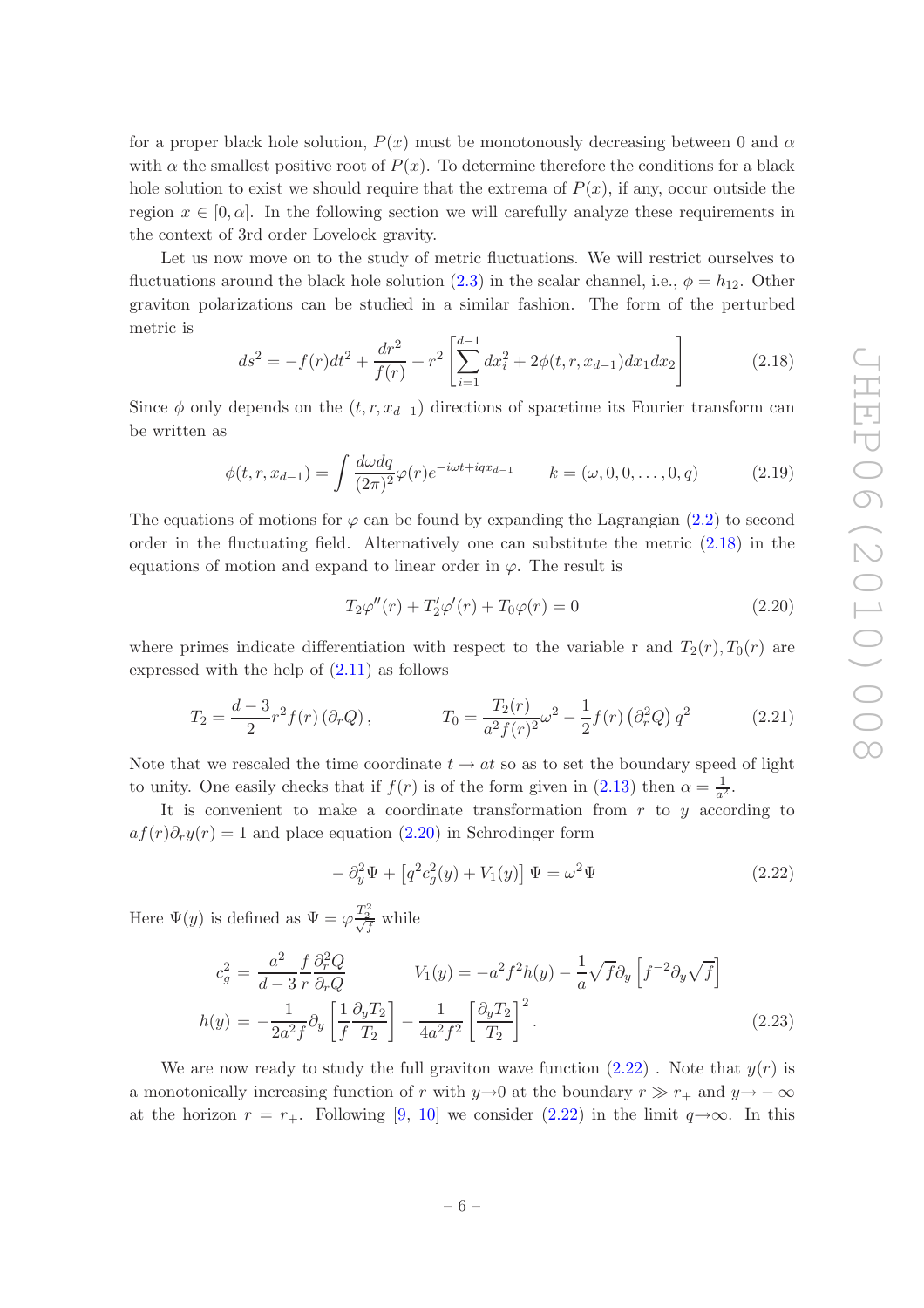case,  $q^2c_g^2(y)$  provides the dominant contribution to the potential except for a small region  $y > -\frac{1}{q}$ . It is therefore reasonable to approximate the potential with  $c_g^2(y)$  for all  $y < 0$ and replace it with an infinite wall at  $y = 0$ . Consider now the behaviour of  $c_g^2(y)$  in the proximity of the boundary  $y = 0$ . This is easier to analyze in the original variable r. In particular,

$$
c_g^2 = 1 + C \frac{r_+^d}{r^d} + \dots \tag{2.24}
$$

with C a function of the Lovelock coefficients  $\lambda_p$  equal to

<span id="page-8-1"></span>
$$
C = \frac{1}{\alpha (d-2)(d-3)} \frac{\sum_{p} p((d-2)(d-3) + 2d(p-1))\hat{\lambda}_{p}\alpha^{p-1}}{\left(\sum_{p} p\hat{\lambda}_{p}\alpha^{p-1}\right)^{2}}
$$
(2.25)

To arrive at  $(2.25)$  we used eqs  $(2.23)$ ,  $(2.15)$  as well as  $\alpha = \frac{1}{\alpha^2}$  $\frac{1}{a^2}$ .

Observe that when C is positive,  $c_g^2(r)$  attains a maximum value (greater than one) within the bulk geometry. The same is of course true for  $c_g^2$  as a function of the y coordinate. However, the existence of a maximum for  $c_g^2(y)$  implies the existence of metastable states from the point of view of the boundary theory. Moreover, the group velocity of these states can be determined with the WKB approximation to be greater than unity, i.e., the group velocity approaches  $c_{g,max} > 1$  at the same time the phase velocity  $\frac{\omega}{q}$  tends to  $c_{g,max}$  [\[9](#page-26-7), [10\]](#page-26-5). Hence, for values of the Lovelock parameters  $\lambda_p$  such that  $C > 0$ , the boundary theory violates causality  $[9, 10]$  $[9, 10]$ . Gauge-gravity duality is therefore applicable only when C is negative. From  $(2.25)$  this leads to the condition

<span id="page-8-3"></span>
$$
\sum_{p} p((d-2)(d-3) + 2d(p-1))\widehat{\lambda}_p \alpha^{p-1} < 0 \tag{2.26}
$$

for any p-th order Lovelock theory of gravity in  $d+1$  dimensions.

#### <span id="page-8-0"></span>3 Black holes of 3rd order Lovelock gravity

In this section we will analyze asymptotically AdS black hole solutions of 3rd order Lovelock gravity in seven dimensions with flat horizon. In section 3.1. we will apply the results of section 2 to determine the parameter space of these black hole solutions. In section 3.2. we write down the solutions explicitly. For completeness we write here the action of third order Lovelock gravity in  $6 + 1$  dimensions

<span id="page-8-2"></span>
$$
S = \int d^7 x \sqrt{-g} \left[ \frac{30}{L^2} + R + \frac{\lambda_1 L^2}{12} \mathcal{L}_2 + \frac{\lambda_2 L^4}{72} \mathcal{L}_3 \right].
$$
 (3.1)

Note that  $\lambda_1$  and  $\lambda_2$  are related to the Lovelock parameters  $\widehat{\lambda}$  defined in [\(2.10\)](#page-6-4) as

$$
\lambda_1 = \widehat{\lambda}_2, \qquad \lambda_2 = -3\widehat{\lambda}_3 \tag{3.2}
$$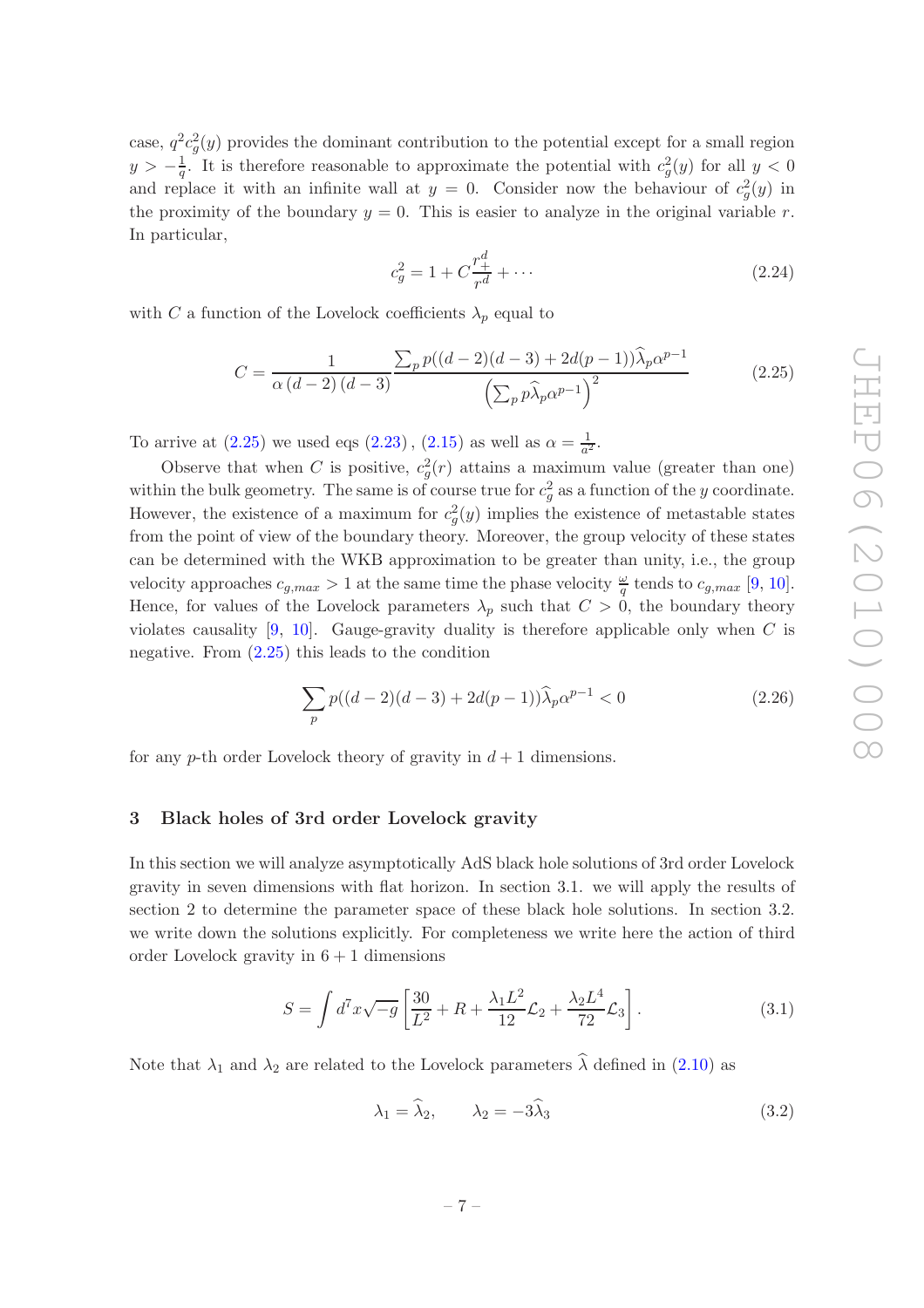#### <span id="page-9-0"></span>3.1 Existence of black hole solutions

We start by noting that the action [\(3.1\)](#page-8-2) admits AdS spacetime as a solution. In the  $d = 6$ case the AdS radius is related to the parameter  $L$  in  $(3.1)$  via

$$
L_{\rm AdS} = aL \tag{3.3}
$$

where a satisfies

<span id="page-9-1"></span>
$$
\lambda_2 = 3a^2 \left[ \lambda_1 - a^2 + a^4 \right] \tag{3.4}
$$

It is clear that AdS solutions exist for all  $\lambda_1$  and  $a^2 > 0$ , since the value of  $\lambda_2$  can be determined from [\(3.4\)](#page-9-1). It is not hard to map this parameter space to the  $(\lambda_1, \lambda_2)$  plane. However it is more convenient to parameterize the solutions using the variables  $\lambda_1$  and  $\alpha = 1/a^2$ . Consider a black hole which asymptotes to  $AdS_7$  with the radius  $a = 1/\sqrt{\alpha}$ . As explained in section 2 such a black hole exists when  $P(x)$  defined by  $(2.17)$  is a monotonically decreasing function of x between  $x = 0$  (where  $P(0) = 1$ ) and  $x = \alpha$ , where  $\alpha$  is the smallest root of  $P(x)$ . Using  $\hat{\lambda}_0 = 1$ ,  $\hat{\lambda}_1 = -1$ ,  $\hat{\lambda}_2 = \lambda_1$  and  $\hat{\lambda}_3 = -\frac{\lambda_2}{3}$  $\frac{\lambda_2}{3}$ , we can write

$$
P(x) = 1 - x + \lambda_1 x^2 - \frac{\lambda_2}{3} x^3
$$
\n(3.5)

Let us now fix the value of  $\lambda_1$  and find a constraint on  $\alpha$  which follows from this condition. Suppose  $\lambda_1 > 1/4$ . For  $\lambda_2 < \lambda_1^2$ ,  $P(x)$  develops a minimum at

$$
x_{-} = \frac{\lambda_1 - \sqrt{\lambda_1^2 - \lambda_2}}{\lambda_2} \tag{3.6}
$$

and a maximum at

$$
x_{+} = \frac{\lambda_1 + \sqrt{\lambda_1^2 - \lambda_2}}{\lambda_2} \tag{3.7}
$$

The black hole solution exists as long as  $P(x<sub>-</sub>) \leq 0$ . Hence,  $\alpha$  is constrained from above by the value of  $x = \alpha_{\text{max}}$  such that

<span id="page-9-2"></span>
$$
P(\alpha_{\text{max}}) = 0, \qquad \frac{\partial P}{\partial x}(\alpha_{\text{max}}) = 0 \tag{3.8}
$$

simultaneously. This gives two solutions; the upper solution corresponds to  $P(x_{+}) = 0$ , while the lower one is what we need,

<span id="page-9-4"></span>
$$
\alpha_{\text{max}} = \frac{1 - \sqrt{1 - 3\lambda_1}}{\lambda_1} \tag{3.9}
$$

Something interesting happens at  $\lambda_1 = 1/3$  where  $\alpha_{\text{max}} = 3$ . For  $\lambda_1 > 1/3$  there is no real solution of eq. [\(3.8\)](#page-9-2). In this region the existence of the black hole solution is equivalent to the requirement that  $P(x)$  is a monotonic function, i.e.  $\lambda_2 > \lambda_1^2$ . With the help of [\(2.14\)](#page-6-6) this can be restated as

<span id="page-9-3"></span>
$$
\frac{3\alpha^2 - \sqrt{3(4-\alpha)\alpha^3}}{2\alpha^3} \le \lambda_1 \le \frac{3\alpha^2 + \sqrt{3(4-\alpha)\alpha^3}}{2\alpha^3}, \quad \lambda_1 > \frac{1}{3}
$$
(3.10)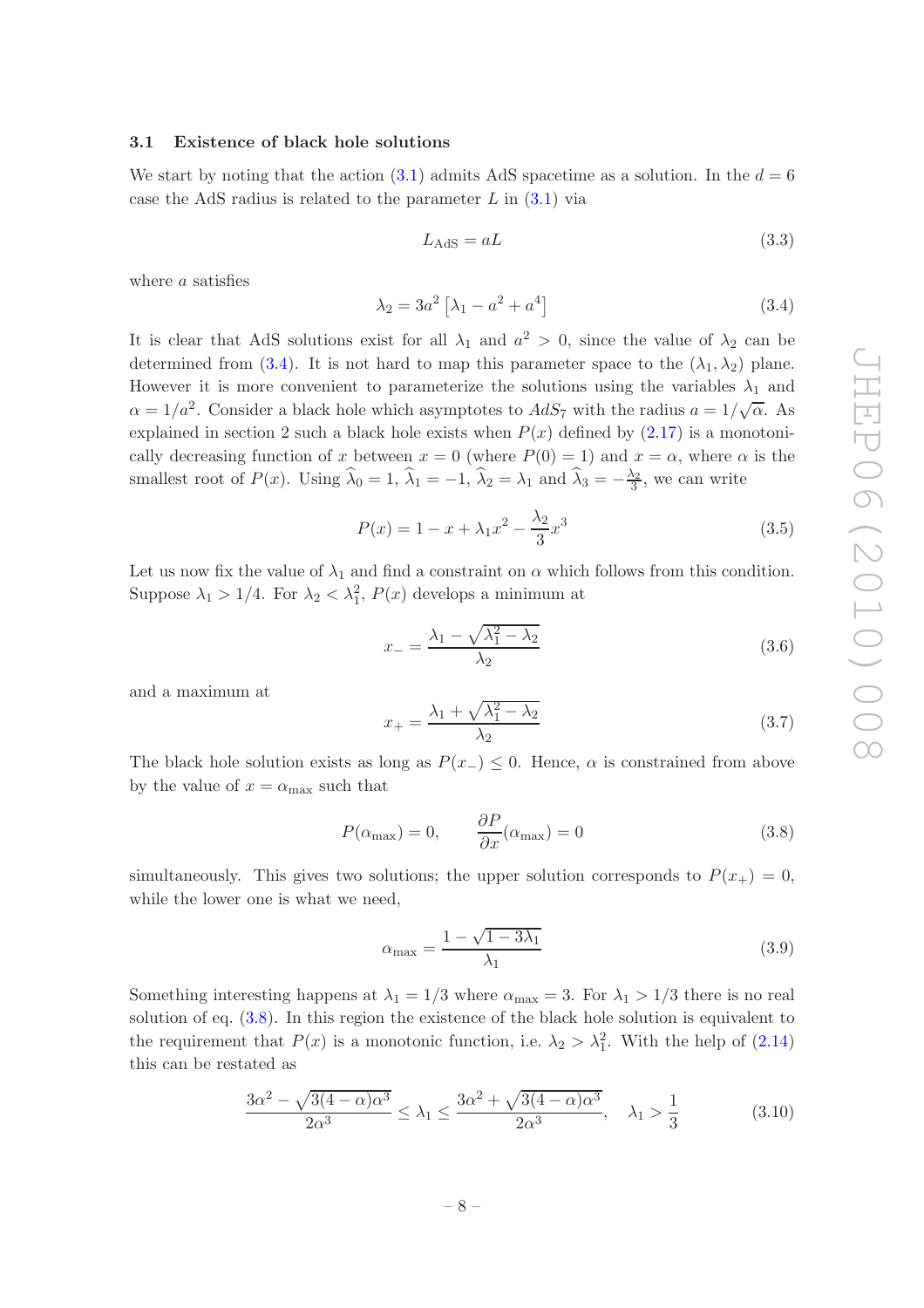

**Figure 1.** Black holes exist in the region  $\alpha \leq \alpha(\lambda_1)$  bounded from the right by the curve. Red dashed part of the curve corresponds to eq.  $(3.10)$ . Blue solid part of the curve is determined by [\(3.11\)](#page-10-1). AdS solutions exist for all  $\lambda_1$  and  $\alpha > 0$ .

The analysis above can be repeated for  $0 \leq \lambda_1 \leq 1/4$ . Now the value of  $\alpha$  is again bounded from above by  $\alpha_{\text{max}}$  which is a solution of [\(3.8\)](#page-9-2). The upper solution with positive  $\lambda_2$  again corresponds to  $P(x_+) = 0$ , while the lower solution [\(3.9\)](#page-9-4), now with negative  $\lambda_2$ , is again the upper bound on  $\alpha$ . The cases of  $\lambda_1 = 0$  and  $\lambda_1 \leq 0$  can be analyzed in a similar manner. The result is that black hole solutions exist whenever one of the two conditions, either  $(3.10)$ , or

<span id="page-10-1"></span>
$$
0 < \alpha < \frac{1 - \sqrt{1 - 3\lambda_1}}{\lambda_1}, \qquad \lambda_1 < \frac{1}{3} \tag{3.11}
$$

is satisfied. Note that the curves defined by  $(3.10)$  and  $(3.11)$  meet at the point  $(\lambda_1 =$  $1/3, \alpha = 3$ ).

The results of this discussion are summarized in figure 1. An AdS solution exists for any values of  $\lambda_1$  and any positive  $\alpha$ . The region of the parameter space where black holes exist is bounded by the requirement that  $\alpha$  is smaller than the value determined by the curve in figure 1.

#### <span id="page-10-0"></span>3.2 Explicit solutions

Explicit black hole solutions for Lovelock gravity have been discussed in many places in the literature. A non exhaustive list of references is [\[18](#page-26-14)[–26](#page-27-0)]. To our knowledge however, it has always been assumed that only the real roots of eq. [\(2.12\)](#page-6-0) describe consistent black holes. Here we will explore other possibilities and find that they indeed satisfy the criteria for valid black hole solutions as described in the previous subsection. In fact, the analysis here can be exactly matched to the previous one although it is the result of independent reasoning.

Following [\[22](#page-26-15)] we write the black hole metric in the form

<span id="page-10-2"></span>
$$
ds^{2} = -a^{2} f(r)dt^{2} + \frac{dr^{2}}{f(r)} + \frac{r^{2}}{L^{2}} \sum_{i=1}^{5} dx_{i}^{2}
$$
  
\n
$$
f(r) = \frac{r^{2}}{L^{2}} \frac{\lambda_{1}}{\lambda_{2}} X(r)
$$
  
\n
$$
X(r) = 1 + \left( J(r) + \sqrt{J(r)^{2} + G^{3}} \right)^{\frac{1}{3}} + \left( J(r) - \sqrt{J(r)^{2} + G^{3}} \right)^{\frac{1}{3}}
$$
(3.12)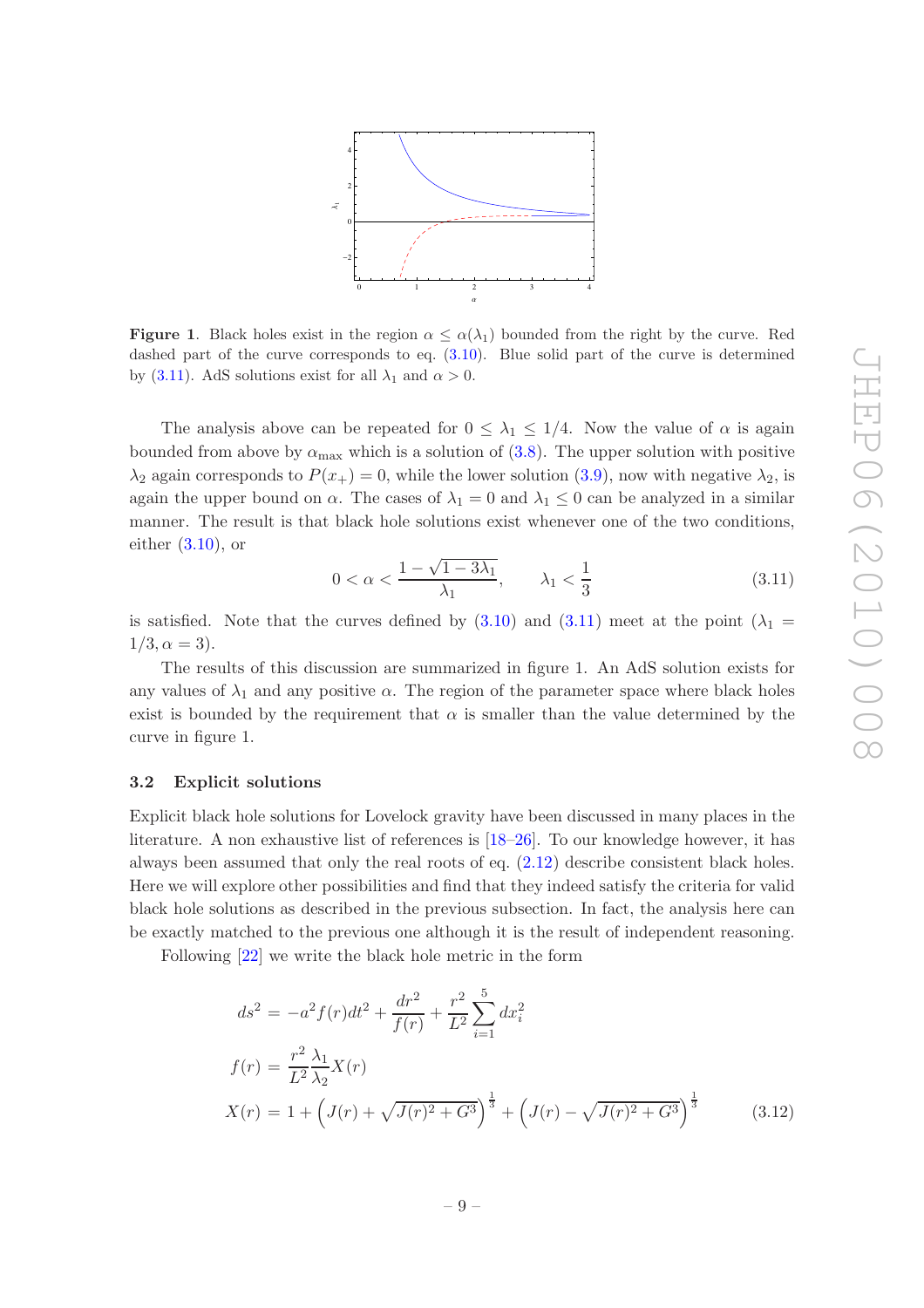where  $J(r)$ , G, a are defined as

<span id="page-11-1"></span>
$$
G = \frac{\lambda_2}{\lambda_1^2} - 1
$$
  
\n
$$
J(r) = 1 - \frac{3}{2} \frac{\lambda_2}{\lambda_1^2} + \frac{3}{2} \frac{\lambda_2^2}{\lambda_1^3} \left( 1 - \frac{r_+^6}{r^6} \right) \equiv J_\infty - \left( \frac{1}{2} + J_\infty + \frac{3}{2} G \right) \frac{r_+^6}{r^6}
$$
  
\n
$$
a^2 = \left[ \lim_{r \to \infty} \frac{L^2}{r^2} f(r) \right]^{-1} = \frac{\lambda_2}{\lambda_1} X_\infty^{-1}
$$
\n(3.13)

and the AdS radius

$$
L_{\rm AdS} = aL \tag{3.14}
$$

with L related to the cosmological constant. Notice that  $X(r)$  in  $L = 1$  units is related to the variable x of the previous subsection through  $X = \frac{\lambda_1}{\lambda_2}$  $\frac{\lambda_1}{\lambda_2}x$ . For our purposes it is useful to express  $X(r)$  as

<span id="page-11-0"></span>
$$
X(r) = \begin{cases} 1 + \left(J(r) + \sqrt{J(r)^2 + G^3}\right)^{\frac{1}{3}} - \frac{G}{\left(J(r) + \sqrt{J(r)^2 + G^3}\right)^{\frac{1}{3}}} & \lambda_1 > 0\\ 1 + \left(J(r) - \sqrt{J(r)^2 + G^3}\right)^{\frac{1}{3}} - \frac{G}{\left(J(r) - \sqrt{J(r)^2 + G^3}\right)^{\frac{1}{3}}} & \lambda_1 < 0 \end{cases}
$$
(3.15)

With  $X(r)$  written in this form we see that the solution is determined by the cubic root of the function  $M_{\pm}(r) \equiv \pm \sqrt{J(r)^2 + G^3} + J(r)$ , where the  $\pm$  sign matches the sign of  $\lambda_1$ . This means that the equations of motion admit *three* different solutions, classified by the cubic roots of  $M_{\pm}(r)$  left unspecified in  $(3.12)$  (and  $(3.15)$ ). This is also clear from the form of [\(2.12\)](#page-6-0).

Here we examine which of the three (if not all) and under which conditions, constitute a black hole solution. We will mostly use  $X(r)$  as expressed in  $(3.15)$  but refer to the one in [\(3.12\)](#page-10-2) when convenient. Different cases depend on the sign of  $\Delta(r) \equiv J^2(r) + G^3$  sitting under the square root in [\(3.12\)](#page-10-2). It is useful to consider them separately.

(1) Case I:  $G > 0 \Leftrightarrow \lambda_2 > \lambda_1^2$ 

Here  $\Delta(r) \equiv J^2(r) + G^3$  is positive for all r which implies  $M_{\pm}(r) = \pm \sqrt{J^2(r) + G^3} +$  $J(r)$  is real. At the same time  $M_+(r)$  is positive for all r whereas  $M_-(r)$  is negative. The three cubic roots of  $M_{\pm}(r)$  are  $|M_{\pm}(r)|^{\frac{1}{3}}e^{i\frac{\chi_{\pm}+2n\pi}{3}}$  with  $n=0,1,2$ . Naturally,  $\chi_{+} = 0$  for  $M_{+}$  and  $\chi_{-} = \pi$  for  $M_{-}$ . Notice that  $X(r)$  for all three solutions  $(n = 0, 1, 2)$  can be written as

$$
X(r) = \begin{cases} 1 + |M_{+}(r)|^{\frac{1}{3}} e^{i\frac{2n\pi}{3}} - \frac{G}{|M_{+}(r)|^{\frac{1}{3}}} e^{-i\frac{2n\pi}{3}} & \lambda_1 \ge 0\\ 1 + |M_{-}(r)|^{\frac{1}{3}} e^{i\frac{\pi + 2n\pi}{3}} - \frac{G}{|M_{-}(r)|^{\frac{1}{3}}} e^{-i\frac{\pi + 2n\pi}{3}} & \lambda_1 < 0 \end{cases} \tag{3.16}
$$

Its imaginary part is equal to

$$
\operatorname{Im} X(r) = \left(\frac{|M_{\pm}(r)|^{\frac{2}{3}} + G}{|M_{\pm}(r)|^{\frac{1}{3}}}\right) \times \begin{cases} \sin\left(\frac{2n\pi}{3}\right) & \lambda_1 > 0\\ \sin\left(\frac{\pi + 2n\pi}{3}\right) & \lambda_1 < 0 \end{cases}
$$
(3.17)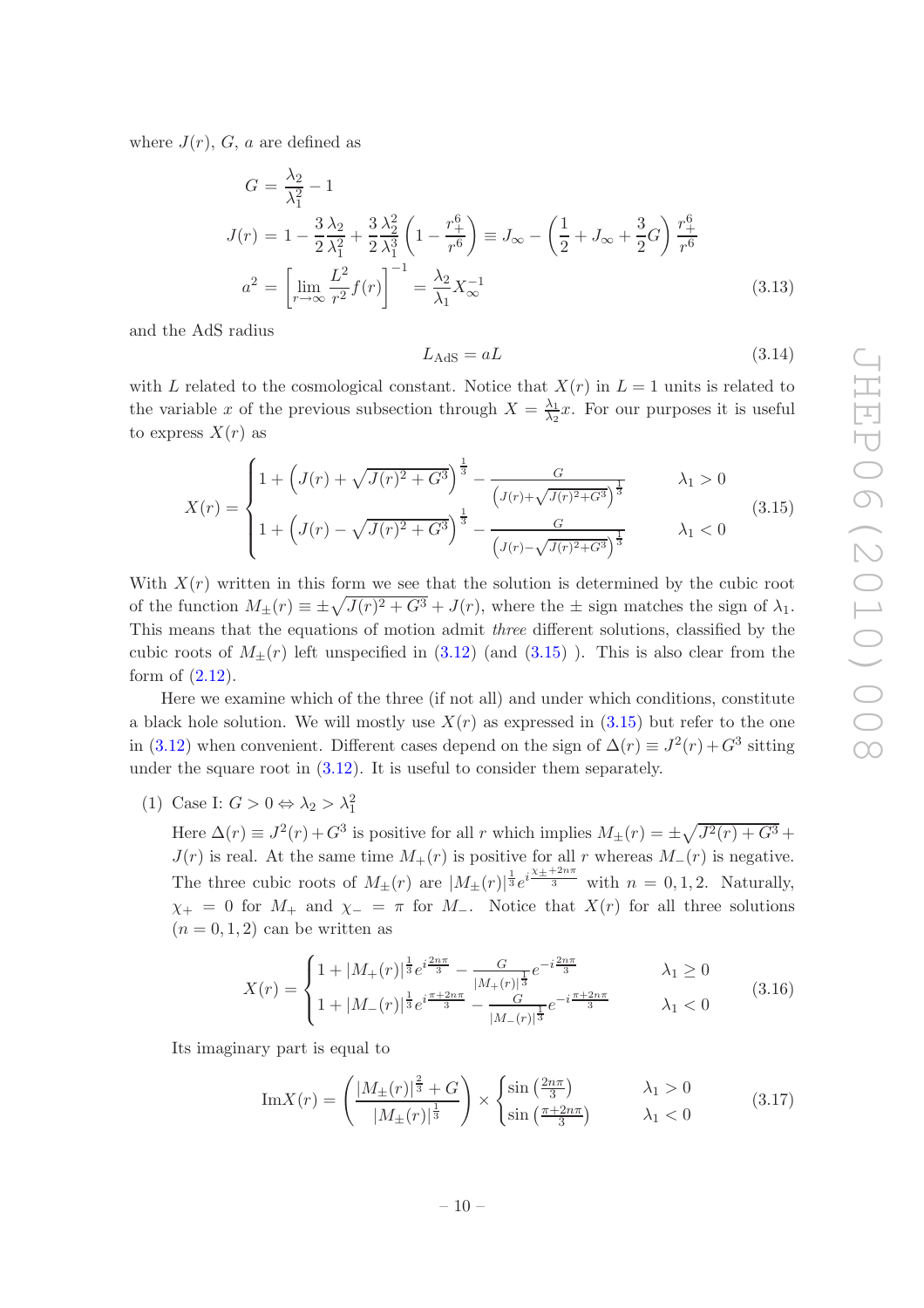When we require the imaginary part to vanish for all  $r$  we find that for positive values of  $\lambda_1$  only the solution with  $n = 0$  is meaningful. On the other hand, when  $\lambda_1$  is negative the  $n = 1$  cubic root is appropriate.

Let us now examine the position of the horizon, i.e., the roots of  $X(r) = 0$ . It is convenient to express  $X(r)$  in the form

<span id="page-12-0"></span>
$$
X(r) = \frac{K(r) + K(r)^2 - G}{K(r)}
$$
\n(3.18)

with  $K(r)$  the real, same sign, cubic root of  $M_{+}(r)$ . From eq. [\(3.18\)](#page-12-0) we see that the solutions of  $X(r) = 0$  correspond to those of a simple quadratic equation for  $K(r)$  in terms of G. The discriminant  $D = 1 + 4G$  is always positive when  $\lambda_2 > \lambda_1^2$  so there are two solutions for  $K(r)$ 

<span id="page-12-1"></span>
$$
K_{\pm} = -\frac{1}{2} \pm \frac{1}{2} \sqrt{1 + 4G} \tag{3.19}
$$

Notice that  $K_+$  is positive while  $K_-\$  is negative. Since  $K(r)$  is either positive or negative (depending on the sign of  $\lambda_1$ ) for any r when  $\lambda_2 > \lambda_1^2$ , only one of the solutions in [\(3.19\)](#page-12-1) makes sense in each case. Substituting either expression for  $K_{\pm}$ in terms of  $J(r)$  and G into [\(3.19\)](#page-12-1) and solving for  $J(r)$  yields

<span id="page-12-2"></span>
$$
J = -\frac{1}{2} (1 + 3G) \tag{3.20}
$$

Using then the definition of  $J(r)$  from eq. [\(3.13\)](#page-11-1) one finds that the position of the horizon is  $r = r_{+}$ .

Next, we determine under which conditions  $f(r)$  is positive for  $r \geq r_{+}$ . It is easy to see that  $X(r)$  is positive for  $K(r) > K(r_{+})$  and  $\lambda_1 \geq 0$  while it is negative for negative  $\lambda_1$  and  $K(r) < K(r_+)$ . To determine the sign of  $X(r)$  outside the horizon it is necessary to understand the monotonicity properties of  $K(r)$ . Since

$$
\frac{\partial K}{\partial r} = \begin{cases} \frac{1}{3} K \frac{1}{\sqrt{J(r)^2 + G^3}} \frac{\partial J}{\partial r} & \lambda_1 \ge 0\\ -\frac{1}{3} K \frac{1}{\sqrt{J(r)^2 + G^3}} \frac{\partial J}{\partial r} & \lambda_1 < 0 \end{cases}
$$
\n
$$
\frac{\partial J}{\partial r} = \frac{3}{2} \frac{\lambda_2^2}{\lambda_1^3} \frac{r_+}{r^2}
$$
\n(3.21)

 $K(r)$  is a monotonically increasing function of r when  $\lambda_1 > 0$  and monotonically decreasing when  $\lambda_1 < 0$ . It follows that the sign of  $X(r)$  outside the horizon is the same as the sign of  $\lambda_1$  and given that  $\lambda_2$  is positive,  $f(r)$  is also positive.

In summary, a black hole solution with horizon located at  $r = r_+$  exists for every

$$
\lambda_2 > \lambda_1^2 \ge 0 \tag{3.22}
$$

(2) Case II:  $G = 0 \Leftrightarrow \lambda_2 = \lambda_1^2$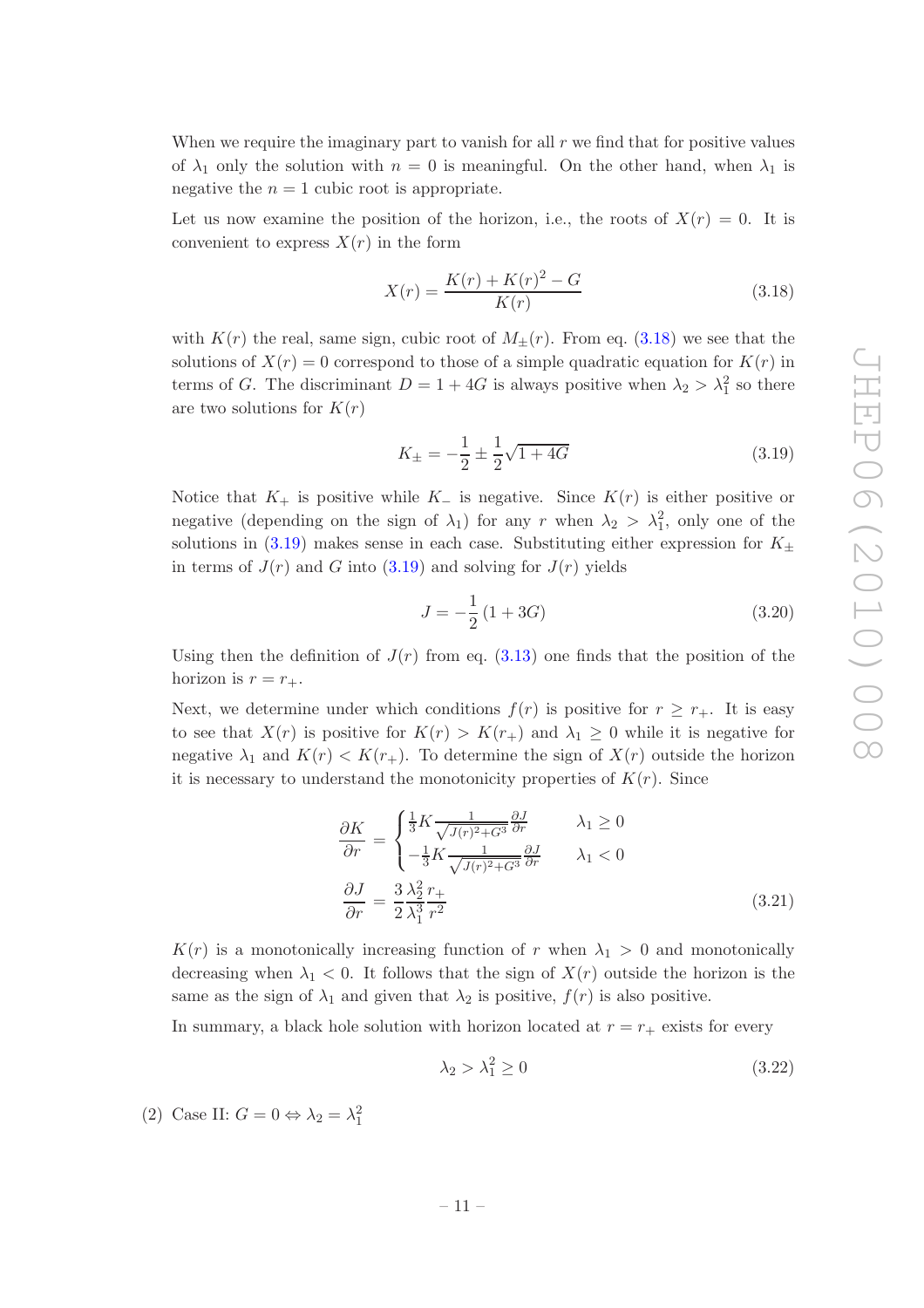To examine this case it is easier to substitute  $\lambda_2 = \lambda_1^2$  directly in the equations of motion. Taking the limit  $\lambda_2 \to \lambda_1^2$  in [\(3.12\)](#page-10-2) yields the same result.  $X(r)$  is now given by

$$
X(r) = 1 + [2\mathcal{J}(r)]^{\frac{1}{3}} \& \mathcal{J}(r) = -\frac{1}{2} + \frac{3}{2}\lambda_1 \left(1 - \frac{r_+^6}{r^6}\right) \tag{3.23}
$$

It is easy to see that  $X(r)$  is real as long as the real cubic root of  $\mathcal{J}(r)$  is chosen. Solving the equation  $X(r) = 0$  for  $\mathcal{J}(r)$  determines the position of the horizon to be  $r_{+}$  again. Positivity of  $f(r)$  outside the horizon is guaranteed since  $\mathcal{J}(r)$  is a monotonically increasing (decreasing) function of r for  $\lambda_1$  positive (negative).

Note however that  $\frac{\partial X}{\partial r}$  diverges at the point  $r_0^6 = \left(\frac{3\lambda_1}{3\lambda_1 - 1}\right)$  $3\lambda_1-1$  $\int r_+^6$  where  $\mathcal{J}(r)$  vanishes. The same is true for the scalar curvature of the solution. Nevertheless, if  $r_0$  is negative or equivalently  $0 < \lambda < \frac{1}{3}$ , the black hole solution remains valid. This is also the case if the divergence occurs behind the horizon, in other words whenever  $\lambda_1 < 0$ . On the other hand, for  $\lambda_1 > \frac{1}{3}$  $\frac{1}{3}$  and  $\lambda_2 = \lambda_1^2$  no consistent black hole solution exists. When  $\lambda_2 = \lambda_1^2 = 0$  we recover the usual AdS Schwartzchild black hole of Einstein gravity. At the point  $\lambda_2 = \lambda_1^2 = \frac{1}{9}$  $\frac{1}{9}$  $\frac{1}{9}$  $\frac{1}{9}$  the theory degenerates to pure Chern-Simons<sup>1</sup>.

(3) Case III:  $G < 0 \Leftrightarrow \lambda_2 < \lambda_1^2$ 

In this case  $\Delta(r) = J^2(r) + G^3$  is positive or negative depending on the value of the radial coordinate r. To facilitate the analysis we introduce the coordinate  $z = \left(\frac{r_+}{r}\right)^6$ and express  $J(z)$  as

$$
J(z) = 1 - \frac{3\lambda_2}{2\lambda_1^2} + \frac{3\lambda_2^2}{2\lambda_1^3} (1 - z)
$$
 (3.24)

The horizon, if it exists, is now located at  $z = 1$ .  $J(z)$  is a monotonically increasing function of z when  $\lambda_1$  is negative and decreasing when  $\lambda_1$  is positive. Notice that under this coordinate transformation eq.  $\Delta(z) = 0$  is a simple quadratic equation in z. In particular,  $\Delta(z)$  is positive for  $J(z) > \sqrt{-G^3}$  and  $J(z) < -\sqrt{-G^3}$  but negative otherwise.

Let us first consider what happens when  $\Delta(z)$  is positive. Clearly,  $M_{\pm}(z)$  is real and its cubic roots can be expressed as  $M_{\pm}(z) = |M_{\pm}(z)|^{\frac{1}{3}} e^{i \frac{\chi_{\pm} + 2n\pi}{3}}$ . One can see that both  $M_{\pm}$  are positive when  $J(z) > \sqrt{-G^3}$  and negative when  $J(z) < -\sqrt{-G^3}$ . We then set  $\chi^{\pm} = \pi$  for values of z such that  $J(z) < -\sqrt{-G^3}$  and  $\chi_{\pm} = 0$  for  $J(z) > \sqrt{-G^3}$ . Following the same reasoning as in case (I) we find that we must choose  $n = 0$  for values of z such that  $J(z) > \sqrt{-G^3}$  and  $n = 1$  for those satisfying  $J(z) < -\sqrt{-G^3}.$ 

On the other hand, when z is such that  $-\sqrt{-G^3} < J(z) < \sqrt{-G^3}$  the function  $M_{\pm}(z)$ is complex and equal<sup>[2](#page-13-1)</sup> to  $M_{\pm}(z) = J(z) \pm i \sqrt{-J(z)^2 - G^3}$ . It can also be written as

<sup>&</sup>lt;sup>1</sup>In fact the symmetries of the theory are enhanced at the points  $\lambda_2 = -\frac{2}{9} + \lambda_1 \pm \frac{2}{9}(1-3\lambda_1)^{\frac{3}{2}}$ . We thank Jose Edelstein for bringing this to our attention.

<span id="page-13-1"></span><span id="page-13-0"></span><sup>2</sup>Without loss of generality we choose here a positive imaginary part.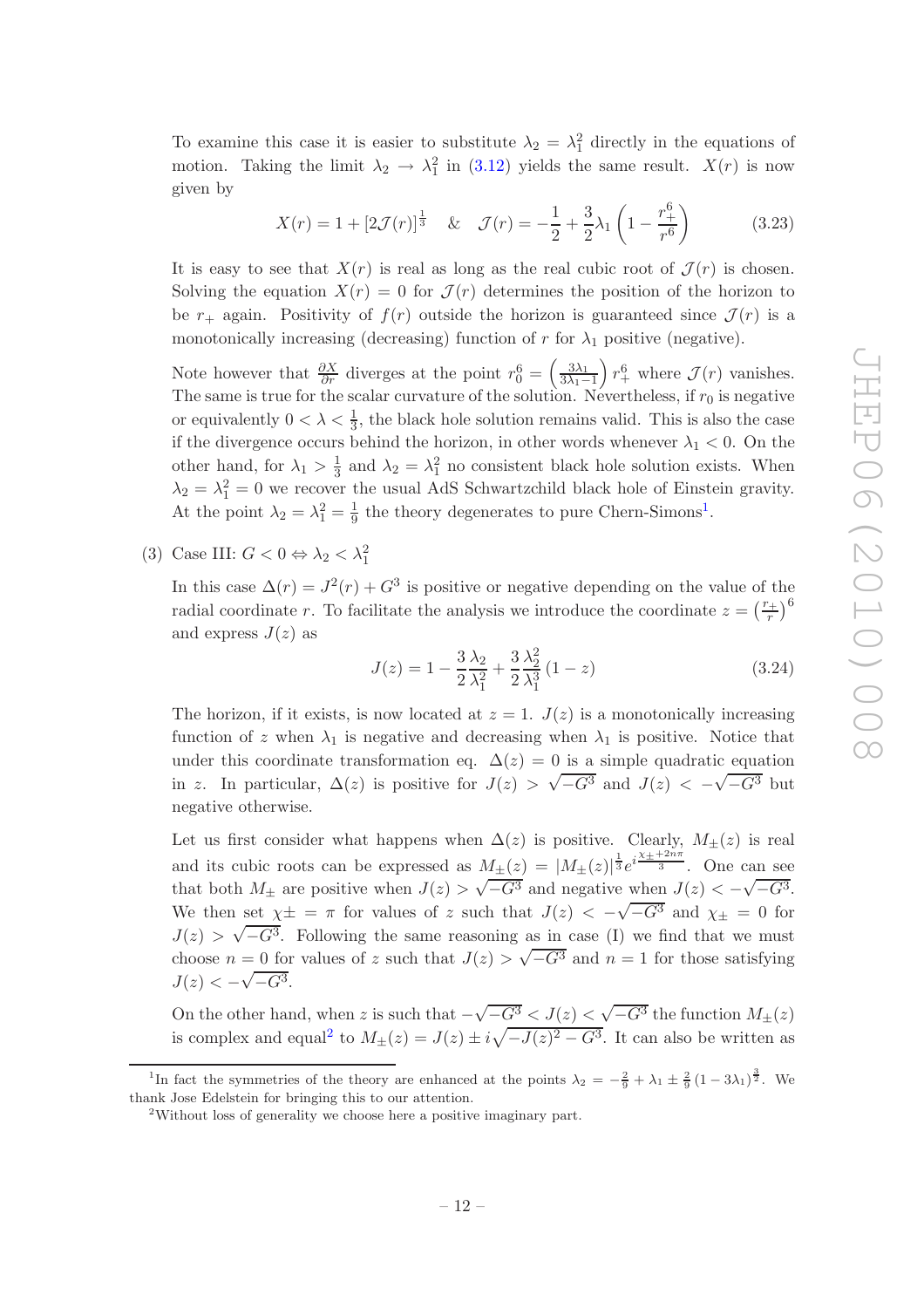$M_{\pm}(z) = |M|e^{\pm i\phi(z)}$  with  $\phi \in [0, \pi]$  and  $|M| = \sqrt{-G^3}$ . Then  $X(z)$  is

$$
X(z) = 1 + |M|^{\frac{1}{3}} e^{i \frac{\pm \phi + 2n\pi}{3}} - \frac{G}{|M|^{\frac{1}{3}}} e^{-i \frac{\pm \phi + 2n\pi}{3}}
$$
(3.25)

and  $\text{Im}X(z)$  vanishes identically for any n. As a result, all three solutions are real in this region and

$$
X(z) = 1 + 2\sqrt{-G}\cos\left(\frac{\pm\phi + 2n\pi}{3}\right) \tag{3.26}
$$

Let us summarize. Denote by  $(z_+, z_-)$  the roots of  $\Delta(z) = 0$ 

$$
z_{+} = \frac{2\lambda_1^3 - 3\lambda_1\lambda_2 + 3\lambda_2^2 + 2(\lambda_1^2 - \lambda_2)^{\frac{3}{2}}}{3\lambda_2^2}
$$
  
& 
$$
z_{-} = \frac{2\lambda_1^3 - 3\lambda_1\lambda_2 + 3\lambda_2^2 - 2(\lambda_1^2 - \lambda_2)^{\frac{3}{2}}\lambda_1^3}{3\lambda_2^2}
$$
(3.27)

It is easy to see that  $z_+ > z_-$  for all  $\lambda_2 < \lambda_1^2$ . Depending on whether  $\lambda_1$  is positive or negative  $J(z_+)$  is equal to the negative or positive value of  $\pm \sqrt{-G^3}$ . Bearing in mind that the monotonicity properties of  $J(z)$  also depend on the sign of  $\lambda_1$  we deduce that

$$
X(z) = \begin{cases} 1 - |M_{+}(z)|^{\frac{1}{3}} + \frac{G}{|M_{+}(z)|^{\frac{1}{3}}} & z > z_{+} \\ 1 + 2\sqrt{-G}\cos\left(\frac{\phi + 2n\pi}{3}\right) & z_{-} < z < z_{+} \\ 1 + |M_{+}(z)|^{\frac{1}{3}} - \frac{G}{|M_{+}(z)|^{\frac{1}{3}}} & z < z_{-} \end{cases}
$$

for positive  $\lambda_1$  and

$$
X(z) = \begin{cases} 1 - |M_{-}(z)|^{\frac{1}{3}} + \frac{G}{|M_{-}(z)|^{\frac{1}{3}}} & z < z_{-} \\ 1 + 2\sqrt{-G}\cos\left(\frac{-\phi + 2n\pi}{3}\right) & z_{-} < z < z_{+} \\ 1 + |M_{-}(z)|^{\frac{1}{3}} - \frac{G}{|M_{-}(z)|^{\frac{1}{3}}} & z > z_{+} \end{cases}
$$

for  $\lambda_1$  negative. Notice that it is impossible to construct a black hole solution for  $\lambda_1^2 > \lambda_2$  which is continuous both at  $z = z_+$  and at  $z = z_-$ . Consider for instance the case of positive  $\lambda_1$ . From the analysis of the imaginary part of  $X(z)$  we see that  $X^+(z_+) = X^-(z_+)$  requires  $n = 1$  whereas  $X^+(z_-) = X^-(z_-)$  requires  $n = 0$ . The opposite is true when  $\lambda_1$  is negative.<sup>[3](#page-14-0)</sup>

There are a number of ways to circumvent this problem and built consistent black hole solutions. The obvious one is to constrain the parameter space of  $\lambda_1, \lambda_2$  so that one of the branches in [\(3.28\)](#page-15-0) and [\(3.28\)](#page-15-0) is behind the horizon. In other words, we must require that at least one of  $z_{+}$  is greater than unity. We will now examine this case in detail.

<span id="page-14-0"></span><sup>&</sup>lt;sup>3</sup>Note that the roots  $z_{\pm}$  are exactly equal to  $P(x_{\pm})$ , i.e., the values of  $P(x)$  defined in section 2 at the extrema.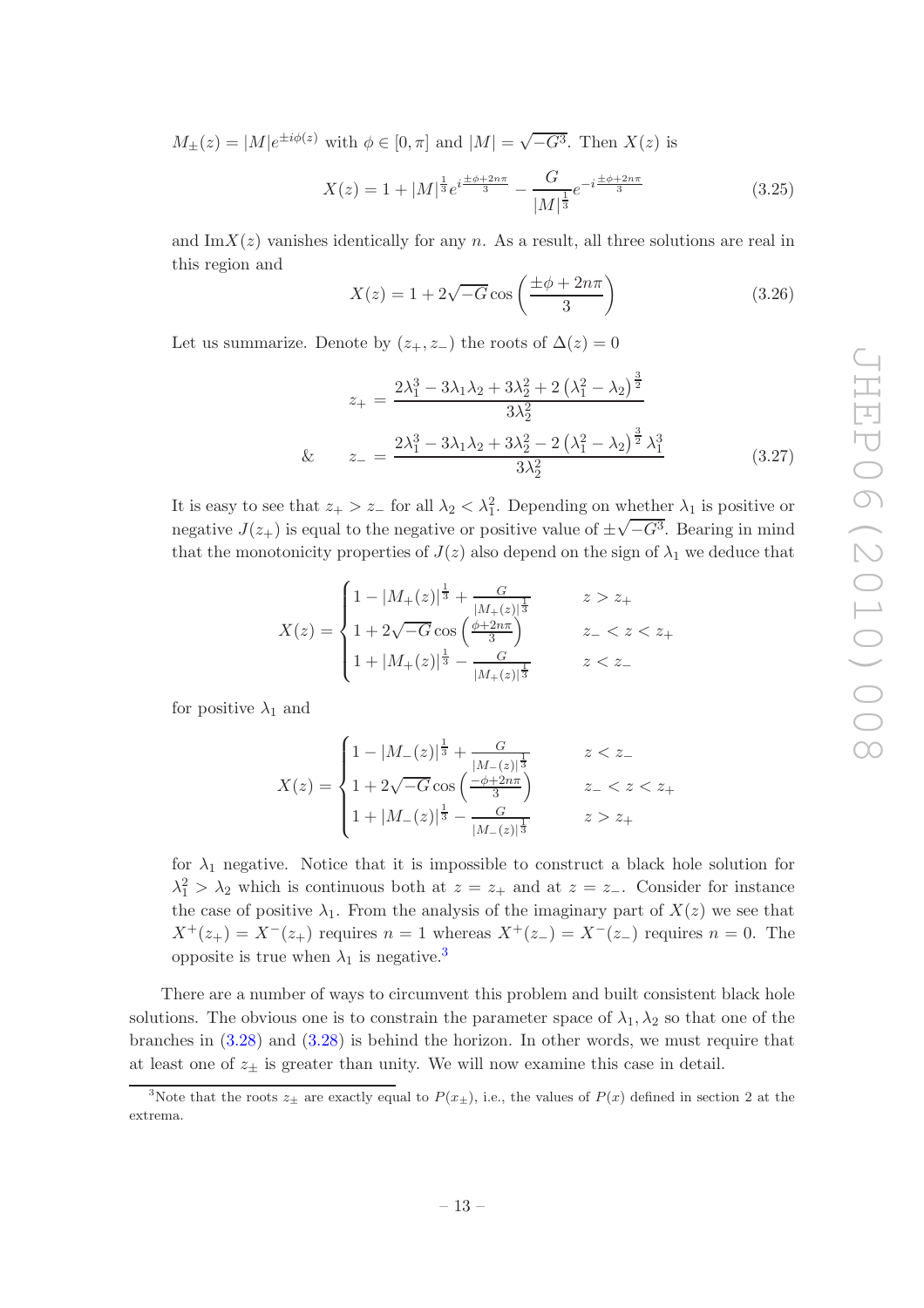Suppose first that  $z_{+} > 1$  but  $0 < z_{-} < 1$ . These two inequalities can be simultaneously solved in the region  $\lambda_1^2 > \lambda_2$  for either positive or negative  $\lambda_1$ . In the former case, i.e., of positive  $\lambda_1$ ,  $X(z)$  is given by

<span id="page-15-0"></span>
$$
X(z) = \begin{cases} 1 + 2\sqrt{-G}\cos\left(\frac{\phi}{3}\right) & z_- < z < z_+\\ 1 + |M_+(z)|^{\frac{1}{3}} - \frac{G}{|M_+(z)|^{\frac{1}{3}}} & z < z_- \end{cases}
$$
(3.28)

Note that we have chosen  $n = 0$  for the two branches to smoothly connect outside the horizon. This solution becomes singular at  $z = z_+$ . For  $z = 1 < z_+$  to define an event horizon, it should be a solution of the eq.  $X(z) = 0$  with  $X(z)$  given by the first branch of [\(3.28\)](#page-15-0). However, for  $\phi \in [0, \pi]$  the first branch is strictly positive for any value of z. As a result there is no consistent black hole solution in this region of parameter space.

Things are different when  $\lambda_1$  is negative. Then  $X(z)$  can be written as

<span id="page-15-1"></span>
$$
X(z) = \begin{cases} 1 - |M_{-}(z)|^{\frac{1}{3}} + \frac{G}{|M_{-}(z)|^{\frac{1}{3}}} & z < z_{-} \\ 1 + 2\sqrt{-G}\cos\left(\frac{-\phi + 2\pi}{3}\right) & z_{-} < z < z_{+} \end{cases} \tag{3.29}
$$

with a singularity at  $z_+$  hidden behind an event horizon at  $z = 1$ . To see that  $z = 1$  is indeed a solution of the eq.  $X(z) = 0$  in the "complex" branch of [\(3.29\)](#page-15-1), bring the eq.  $X(z) = 0$  in the form

$$
\phi + 2\pi = 3 \arccos\left[-\frac{1}{2\sqrt{-G}}\right] \tag{3.30}
$$

and take the cosine function on both sides using the identity  $\cos 3x = 4 \cos^3 x - 3 \cos x$ . This directly leads to eq.  $(3.20)$  which implies  $z = 1$ . Note however that the existence of a horizon in this case requires  $\lambda_2 \leq \frac{3}{4}$  $\frac{3}{4}\lambda_1^2$ . Otherwise,  $\sqrt{-G} < \frac{1}{2}$  and  $X(z)$  in the "complex" branch is guaranteed to be strictly positive.

To determine the sign of  $X(z)$  outside the horizon it is convenient to consider the behavior of the "real branch" (by continuity the same will be true in the "complex" branch). Recall that it can be written as in [\(3.18\)](#page-12-0) with  $K(z)$  the real, same sign, cubic root of  $M(z)$ . From the previous analysis, we know that  $M(z)$  is always negative in this region implying the same for  $K(z)$ . Moreover,  $K^2 + K - G$  is always positive since for  $\lambda_2 \leq \frac{3}{4}$  $\frac{3}{4}\lambda_1^2$  the discriminant  $D = 1 + 4G$  is negative. It follows that  $X(z)$  outside the horizon is negative. Given that  $\lambda_1$  is also negative, we deduce that  $f(z)$  is positive for all  $z < 1$ . In summary we find that a black hole solution with  $X(z)$  given by  $(3.29)$  is valid for  $\lambda_1, \lambda_2$  which satisfy

$$
\lambda_1 < 0
$$
 &  $\lambda_2 < \lambda_1 - \frac{2}{9} - \frac{2}{9}(1 - 3\lambda_1)^{\frac{3}{2}}$  OR  $\lambda_1 - \frac{2}{9} + \frac{2}{9}(1 - 3\lambda_1)^{\frac{3}{2}} < \lambda_2 < \frac{3}{4}\lambda_1^2$  (3.31)

Another possible case is for both  $z_{\pm}$  to be greater than one. This is actually possible only when  $\lambda_1$  is negative. Following a similar line of reasoning we can then show that a consistent black hole solution with  $X(z)$  equal to

$$
X(z) = 1 - |M_{-}(z)|^{\frac{1}{3}} + \frac{G}{|M_{-}(z)|^{\frac{1}{3}}} \qquad z < z_{-}, \tag{3.32}
$$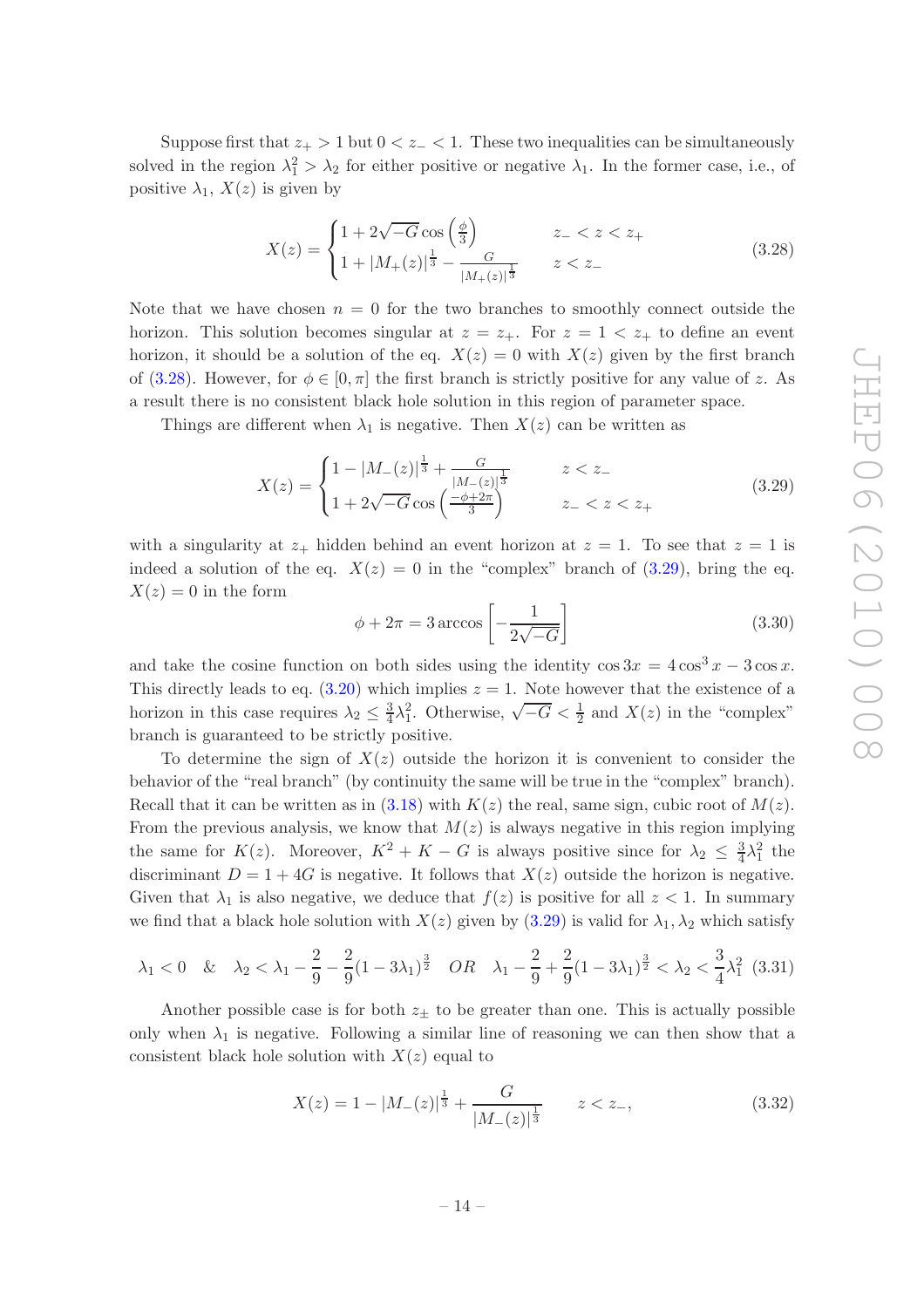a singularity at  $z = z_+$  and a horizon for  $z = 1$  exists as long as

$$
\lambda_1 < 0
$$
  $\frac{3}{4}\lambda_1^2 < \lambda_2 < \lambda_1^2$  (3.33)

One might have thought that these possibilities exhaust the spectrum of black hole solutions for  $\lambda_1^2 > \lambda_2$ . This however is not true. Notice that the two distinct solutions of  $\Delta(z) = 0$  are not necessarily positive. In fact, either or both  $z_{\pm}$  can be negative. This implies that the three branches in  $(3.28)$   $((3.28))$  may be reduced to two or one branch where the continuity<sup>[4](#page-16-0)</sup> condition  $X^+(z_\pm) = X^-(z_\pm)$  can be applied.

Consider first the simpler case, where both roots  $z_{\pm}$  are negative. Eqs. [\(3.28\)](#page-15-0) and (3.28) are then reduced to

<span id="page-16-1"></span>
$$
X(z) = \begin{cases} 1 + |M_{-}(z)|^{\frac{1}{3}} - \frac{G}{|M_{-}(z)|^{\frac{1}{3}}} & \lambda_1 < 0\\ 1 - |M_{+}(z)|^{\frac{1}{3}} + \frac{G}{|M_{+}(z)|^{\frac{1}{3}}} & \lambda_1 > 0 \end{cases} = \frac{K(z)^2 + K(z) - G}{K(z)}
$$
(3.34)

where  $K(z)$  is defined as the real, same sign, cubic root of  $M_{\pm}(z)$ . From the analysis of Case I, recall that a necessary condition for the existence of a horizon is  $D = 1 + 4G \ge 0$ . Then  $K(z)$  evaluated at the horizon is equal to  $K(z = 1) = -\frac{1}{2}(1 - \sqrt{1 + 4G})$ . Note however that this is incompatible with the first branch of  $(3.34)$  since  $K(z)$  is positive for all z when  $J(z) \geq \sqrt{G^3}$ . We must then reduce the parameter space region to  $\frac{3}{4}\lambda_1^2 \leq \lambda_2 < \lambda_1^2$ with  $\lambda_1 \geq 0$  and only consider the second of branch of [\(3.34\)](#page-16-1). Now  $K(z)$  is negative and monotonically increasing with z. It follows that  $K(z) < K(z = 1)$  when  $z < 1$  so that  $K^2 + K - G < 0$  and therefore  $X(z)$  carries the same sign with  $\lambda_1$  outside the horizon. This proves that  $f(z) > 0$  outside the horizon given that  $\lambda_2 > 0$ .

Combining the necessary conditions for a black hole solution to exist in this case, i.e.,  $z_{\pm}$  < 0 and  $\frac{3}{4}\lambda_1^2 \leq \lambda_2 < \lambda_1^2$  and  $\lambda_1 > 0$ , we find that eq. [\(3.12\)](#page-10-2) defines a black hole geometry (with the cubic roots taken to be the real ones) as long as

$$
0 < \lambda_1 < \frac{1}{3} \quad \& \quad 0 < -\frac{2}{9} + \lambda_1 + \frac{2}{9} \left( 1 - 3\lambda_1 \right)^{\frac{3}{2}} < \lambda_2 < \lambda_1^2 \tag{3.35}
$$

Let us move on to the case where  $z_+$  is positive. Recall that we must also specify whether  $z_+$  is greater or smaller than one, i.e., inside or outside the horizon. First let us consider the situation for  $0 < z_+ \leq 1$  and  $z_- < 0$ . Simultaneously satisfying both inequalities requires  $\lambda_1$  to be positive. Then [\(3.28\)](#page-15-0) leads to

<span id="page-16-2"></span>
$$
X(z) = \begin{cases} 1 - |M_{+}(z)|^{\frac{1}{3}} + \frac{G}{|M_{+}(z)|^{\frac{1}{3}}} & z > z_{+} \\ 1 + 2\sqrt{-G}\cos\left(\frac{\phi + 2\pi}{3}\right) & z < z_{+} \end{cases}
$$
(3.36)

The horizon now lies in the "real" branch and  $f(z)$  can be shown to be positive in a similar manner as before. Existence of a horizon requires  $\frac{3}{4}\lambda_1^2 \leq \lambda_2 < \lambda_1^2$ . When combined with

<span id="page-16-0"></span><sup>&</sup>lt;sup>4</sup>Imposing  $X^+(z_+) = X^-(z_+)$  is not sufficient to ensure continuity of the solution. Nonetheless, it is not difficult to show that first and second derivatives coincide as well.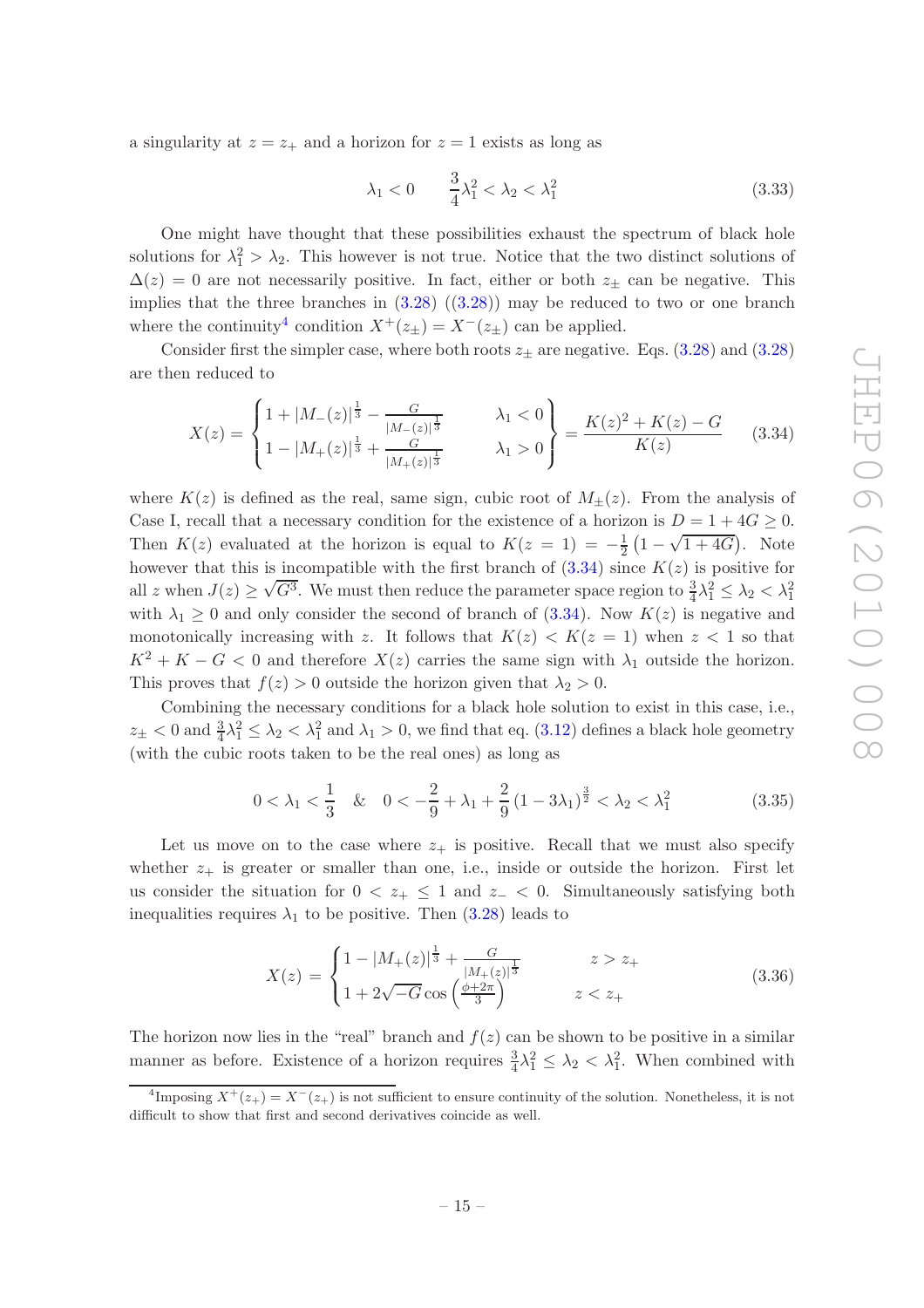$0 < z_+ \leq 1$  and  $z_- < 0$  leads to

<span id="page-17-1"></span>
$$
0 < \lambda_1 < \frac{8}{27} \quad \& \quad \frac{3}{4}\lambda_1^2 \le \lambda_2 < -\frac{2}{9} + \lambda_1 + \frac{2}{9}(1 - 3\lambda_1)^{\frac{3}{2}}
$$
  

$$
\frac{8}{27} \le \lambda_1 < \frac{1}{3} \quad \& \quad -\frac{2}{9} + \lambda_1 - \frac{2}{9}(1 - 3\lambda_1)^{\frac{3}{2}} < \lambda_2 < -\frac{2}{9} + \lambda_1 + \frac{2}{9}(1 - 3\lambda_1)^{\frac{3}{2}} \quad (3.37)
$$

Eq. [\(3.37\)](#page-17-1) represents the necessary and sufficient conditions on the Lovelock parameters for a black hole solution with  $X(z)$  given by  $(3.36)$  to exist.

On the other hand when  $z_+ > 1$  and  $z_-$  is negative,  $X(z)$  can be expressed by a single "complex" branch with singularity at  $z = z_+$  hidden behind the horizon

<span id="page-17-2"></span>
$$
X(r) = 1 + 2\sqrt{-G}\cos\left(\frac{\phi + 2n\pi}{3}\right) \qquad z < z_+, \lambda_1 \neq 0, \phi \in [-\pi, \pi] \tag{3.38}
$$

Existence of a horizon reduces the parameter space region further to  $\lambda_1 < \frac{3}{4}$  $\frac{3}{4}\lambda_1^2$ . With arguments similar to the ones previously used we can prove that  $f(z)$  is positive outside the horizon. We therefore find again a consistent black hole solution. The parameter space region satisfying the above necessary and sufficient conditions is

$$
\lambda_1 < 0 \qquad & \& -\frac{2}{9} + \lambda_1 - \frac{2}{9} (1 - 3\lambda_1)^{\frac{3}{2}} < \lambda_2 < 0 \qquad & OR \qquad 0 < \lambda_2 < -\frac{2}{9} + \lambda_1 + \frac{2}{9} (1 - 3\lambda_1)^{\frac{3}{2}} \\
0 < \lambda_1 < \frac{1}{4} \qquad & \& -\frac{2}{9} + \lambda_1 - \frac{2}{9} (1 - 3\lambda_1)^{\frac{3}{2}} \le \lambda_2 < 0 \qquad & OR \qquad 0 < \lambda_2 \le \frac{3}{4} \lambda_1^2 \frac{1}{4} < \lambda_1 < \frac{8}{27} \\
- \frac{2}{9} + \lambda_1 - \frac{2}{9} (1 - 3\lambda_1)^{\frac{3}{2}} < \lambda_2 \le \frac{3}{4} \lambda_1^2 \qquad (3.39)
$$

It is useful to note that the expressions in  $(3.38)$  are not valid when  $\lambda_1 = 0$ . In fact a black hole solution exists only when  $\lambda_2$  vanishes as well. Understanding the  $\lambda_2 \to 0$  limit is also subtle. Computing  $X(z) = 1 + 2\sqrt{-G}\cos\left[\frac{1}{3}\right]$  $rac{1}{3}\arccos\left[\frac{J(z)}{\sqrt{-G^3}}\right] + \frac{2n\pi}{3}$  $\int$  for  $\lambda_2 = 0$  we find that a solution to  $X(z) = 0$  exists only for  $n = 1$ . This is in agreement with known results on Gauss-Bonnet gravity; the solution with  $n = 1$  is continuously connected to the Gauss-Bonnet black hole. For  $n = 2$  we recover the asymptotically AdS Gauss-Bonnet solution with naked singularity.

### <span id="page-17-0"></span>4 Weyl anomaly and the correspondence between flux positivity and causality

In this section we compute the Weyl anomaly for the third order Lovelock theory in  $AdS_7$ and determine the values of  $t_2$  and  $t_4$  using the results of [\[14\]](#page-26-10). We then show that the positivity of energy flux condition precisely matches the causality condition studied in section 2. To compute the anomaly, we generalize the analysis of [\[14](#page-26-10)] where the Weyl anomaly was computed for a CFT defined by Gauss-Bonnet gravity in  $AdS_7$ , to the theory defined by [\(3.1\)](#page-8-2). The description below will be minimal; for details of this procedure the reader is encouraged to consult [\[14](#page-26-10)]. The starting point is the ansatz

<span id="page-17-3"></span>
$$
ds^2 = L_{\text{AdS}}^2 \left(\frac{1}{4\rho^2} d\rho^2 + \frac{g_{ij}}{\rho} dx^i dx^j\right) \tag{4.1}
$$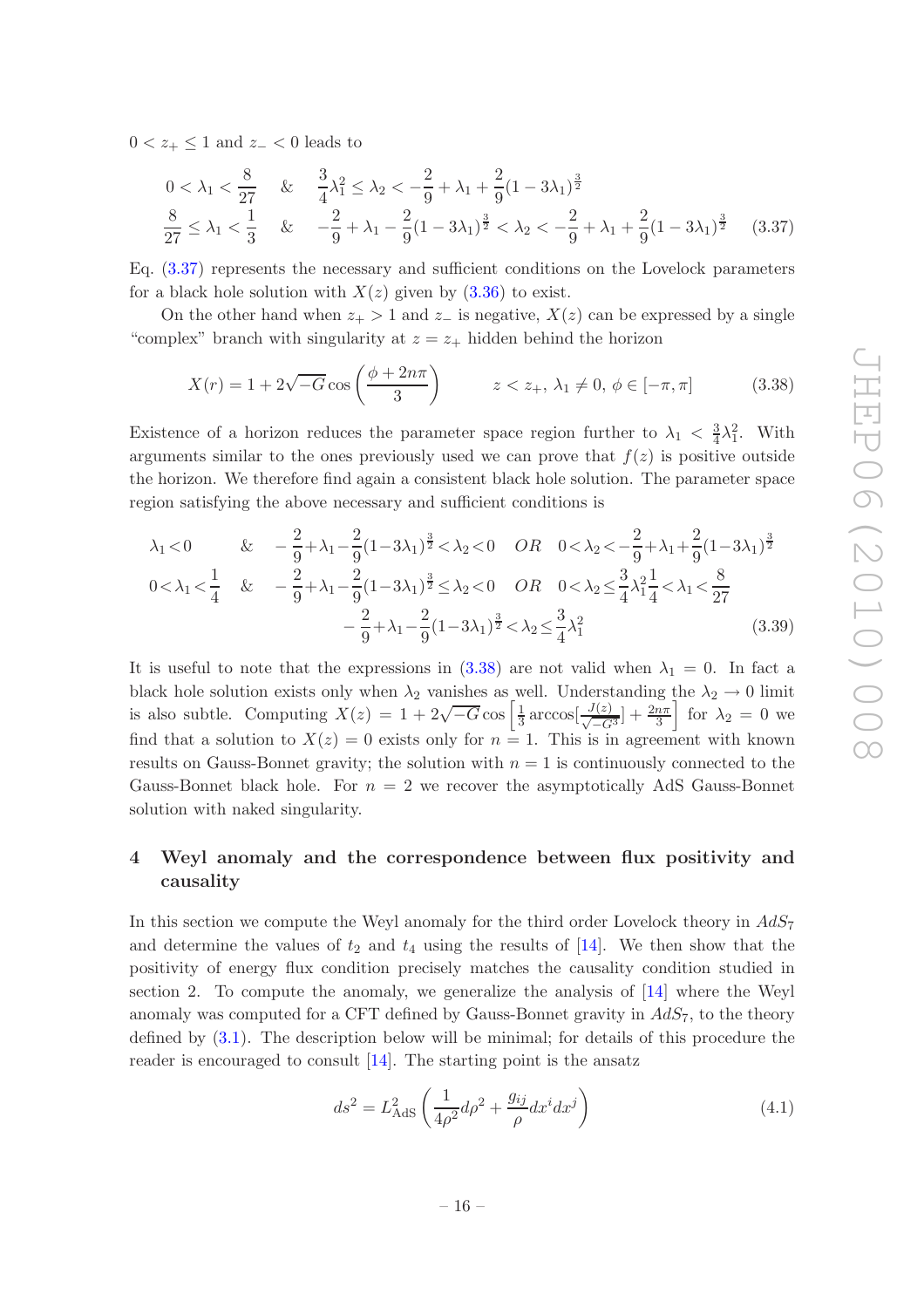where

<span id="page-18-0"></span>
$$
g_{ij} = g_{ij}^{(0)} + \rho g_{ij}^{(1)} + \rho^2 g_{ij}^{(2)} + \mathcal{O}(\rho^3)
$$
\n(4.2)

is an expansion in powers of the radial coordinate  $\rho$ . One can now solve the equations of motions derived from [\(3.1\)](#page-8-2) order by order in the  $\rho$  expansion and determine  $g_{ij}^{(i)}$ ,  $i = 1, \ldots$ in terms of  $g_{ij}^{(0)}$ . The resulting expansion [\(4.2\)](#page-18-0) is then substituted back into  $\sqrt{\det g} \mathcal{L}$  and the coefficient of  $1/\rho$  term encodes the anomaly.

As in [\[14](#page-26-10)] we take the boundary metric to be of the form

<span id="page-18-1"></span>
$$
g_{ij}dx^{i}dx^{j} = f(x^{3}, x^{4}) [(dx^{1})^{2} + (dx^{2})^{2}] + \sum_{i=3}^{6} (dx^{i})^{2}
$$
 (4.3)

and use Mathematica to solve the equations of motion order by order in  $\rho$ . The leading non-trivial term in the equations of motion relates the value of the AdS radius with the cosmological constant via eq.  $(3.4)$ . The next to leading term in the equations of motion determines  $g^{(1)}$ , which is the same as in the Einstein-Hilbert case [\[27,](#page-27-1) [28](#page-27-2)]:

$$
g_{ij}^{(1)} = -\frac{1}{4} \left( R_{ij} - \frac{1}{10} R g_{ij}^{(0)} \right) \tag{4.4}
$$

The solution for  $g_{ij}^{(2)}$  is more non-trivial and involves both  $\lambda_1$  and  $\lambda_2$ .

Substituting  $(4.1)$  together with the solution  $(4.3)$  into the action  $(3.1)$  and extracting the  $1/\rho$  term in the integrand we obtain an expression of the form  $\int d^6x \sqrt{\det g^{(0)}} A_W$ . We then demand that the coefficient in front of every term in the expression

<span id="page-18-2"></span>
$$
\mathcal{A}_W - \sum_{i=1}^3 b_i I_i - \sum_{i=1}^7 c_i C_i = 0 \tag{4.5}
$$

vanishes. In eq.  $(4.5)$  the  $I_i$  are the B-type anomaly terms composed out of the Weyl tensor, and  $C_i$  are the total derivative terms. Both can be found in appendix A of [\[29\]](#page-27-3). This completely fixes  $b_i$  and  $c_i$ . Since we are interested in the values of  $t_2$  and  $t_4$ , it is sufficient to obtain the results for  $b_2/b_1$  and  $b_3/b_1$ . These expressions are still too big to be quoted here. As in  $[14]$  we can use them, together with the free field theory results,<sup>[5](#page-18-3)</sup> to determine the values of  $t_2$  and  $t_4$  which determine the angular distribution of the energy flux

<span id="page-18-4"></span>
$$
\langle \mathcal{E} \rangle = \frac{\langle \epsilon_{ik}^* T_{ik} \mathcal{E}(\hat{n}) \epsilon_{lj} T_{lj} \rangle}{\langle \epsilon_{ik}^* T_{ik} \epsilon_{lj} T_{lj} \rangle} = \frac{q_0}{\Omega_4} \left[ 1 + t_2 \left( \frac{\epsilon_{il}^* \epsilon_{lj} n_i n_j}{\epsilon_{ij}^* \epsilon_{ij}} - \frac{1}{5} \right) + t_4 \left( \frac{|\epsilon_{ij} n_i n_j|^2}{\epsilon_{ij}^* \epsilon_{ij}} - \frac{2}{35} \right) \right]
$$
(4.6)

<span id="page-18-3"></span><sup>&</sup>lt;sup>5</sup> It should be noted that the resulting expressions for  $t_2$  and  $t_4$  are of course valid in the strongly interacting CFT defined by Lovelock gravity in  $AdS_7$ . The use of the free theory parametrization for the  $b_i$ and  $A, B, C$  is a technical trick which works because the relation is linear and there are three independent types of free CFTs in six dimension which contain scalar, fermion and antisymmetric two-form fields.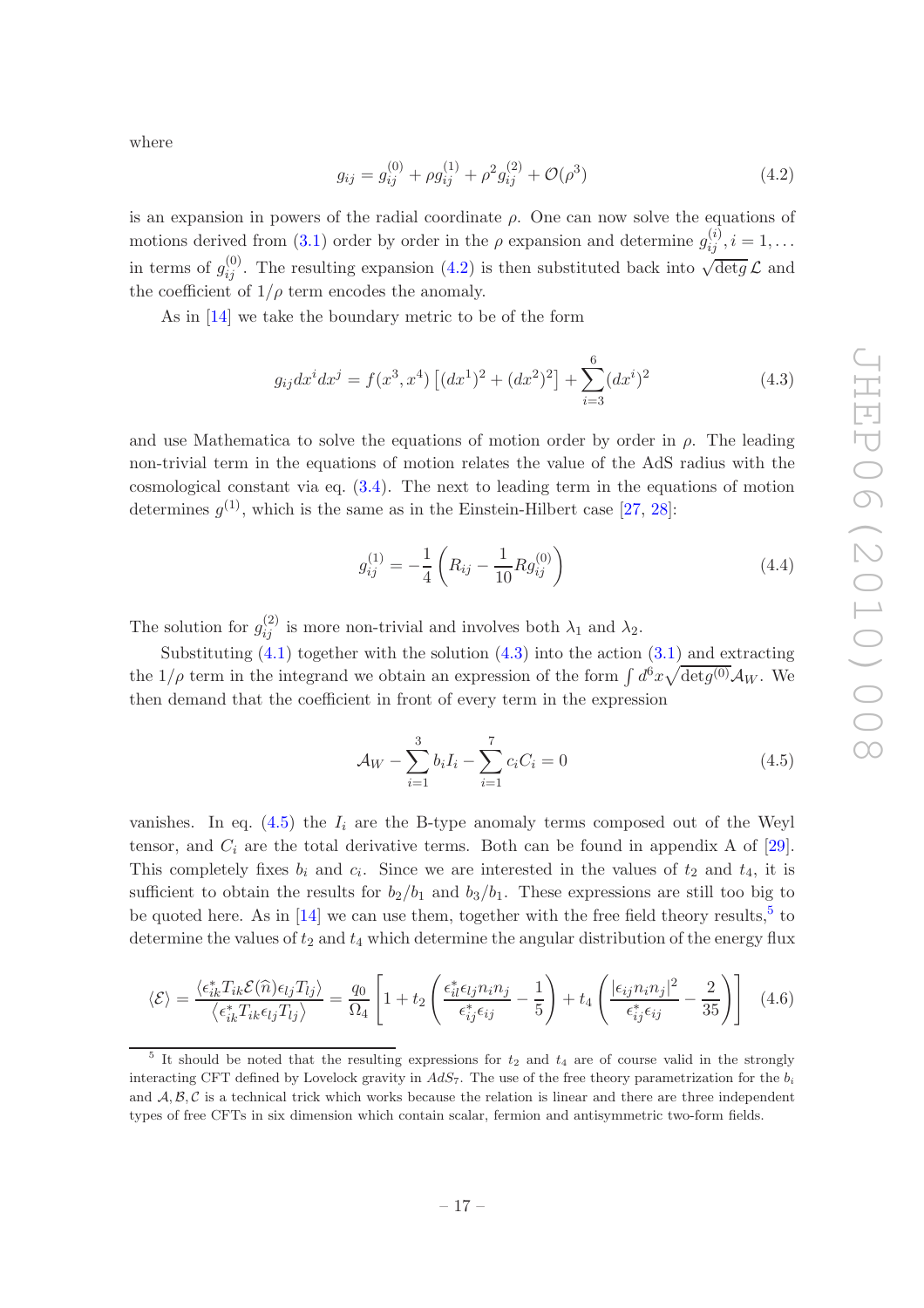where  $\Omega_4 = \frac{8\pi^2}{3}$  $\frac{\pi^2}{3}$ . More precisely, we use

$$
1 = -\left(\frac{28}{3}n_s + \frac{896}{3}n_f + \frac{8008}{3}n_a\right)
$$
  
\n
$$
\frac{b_2}{b_1} = \left(\frac{5}{3}n_s - 32n_f - \frac{2378}{3}n_a\right)
$$
  
\n
$$
\frac{b_3}{b_1} = (2n_s + 40n_f + 180n_a)
$$
\n(4.7)

and eqs  $(4.9)$ – $(4.11)$  in [\[14\]](#page-26-10) to determine  $t_2$  and  $t_4$ . It turns out that upon the substitution of [\(3.4\)](#page-9-1), the resulting expressions are remarkably simple:

<span id="page-19-1"></span>
$$
t_2 = -10\frac{2\lambda_1 + 3a^2(a^2 - 1)}{\lambda_1 + a^2(3a^2 - 2)} \qquad t_4 = 0 \tag{4.8}
$$

In section 2 we analyzed the propagation of a graviton with helicity 2 in the black hole background. The absence of metastable states propagating with speed larger than the speed of light gives rise to the constraint  $C \leq 0$ , or, using the explicit expression for  $C(2.25),$  $C(2.25),$  $C(2.25),$ 

<span id="page-19-0"></span>
$$
\frac{5\lambda_1 + a^2 (9a^2 - 8)}{[\lambda_1 + a^2 (3a^2 - 2)]^2} \ge 0
$$
\n(4.9)

We want to compare  $(4.9)$  with the condition coming from the positivity of the energy flux  $(4.6)$ . The corresponding constraint is given by the first line in eq.  $(4.8)$  in [\[14\]](#page-26-10) which can be written as

<span id="page-19-2"></span>
$$
5 - t_2 \ge 0 \tag{4.10}
$$

Here we used the fact that  $t_4$  vanishes in the case of third order Lovelock gravity. Using  $(4.8)$ we can write eq.  $(4.10)$  as

<span id="page-19-3"></span>
$$
\frac{5\lambda_1 + a^2 (9a^2 - 8)}{\lambda_1 + a^2 (3a^2 - 2)} \ge 0
$$
\n(4.11)

Note the remarkable similarity between eqs.  $(4.9)$  and  $(4.11)$ : the numerators in both formulas are exactly the same. To ensure a complete matching between the two results we only need to show that the denominator in eq.  $(4.11)$  is always positive for the black hole solutions. Incidentally, there are AdS solutions for which this denominator can be negative. This is because the space of all AdS solutions is parameterized by all possible values of  $\lambda_1$  and all possible positive values of  $a^2$ , since the value of  $\lambda_2$  can always be determined from [\(3.4\)](#page-9-1).

In sections 2 and 3 we analyzed the conditions for black hole solutions to exist. One can show that in the parameter region where the black holes exist (see figure 1) the denominator in [\(4.11\)](#page-19-3) is indeed always positive. In fact, it vanishes along the dashed red curve in figure 1, which is the border of the parameter space where black hole solutions are allowed. Another way to see this is to note that the denominator in  $(4.11)$  is proportional to (minus) the expression [\(2.16\)](#page-6-7). To verify this, one needs to substitute the expression for  $\lambda_2$  [\(3.4\)](#page-9-1) into [\(2.16\)](#page-6-7).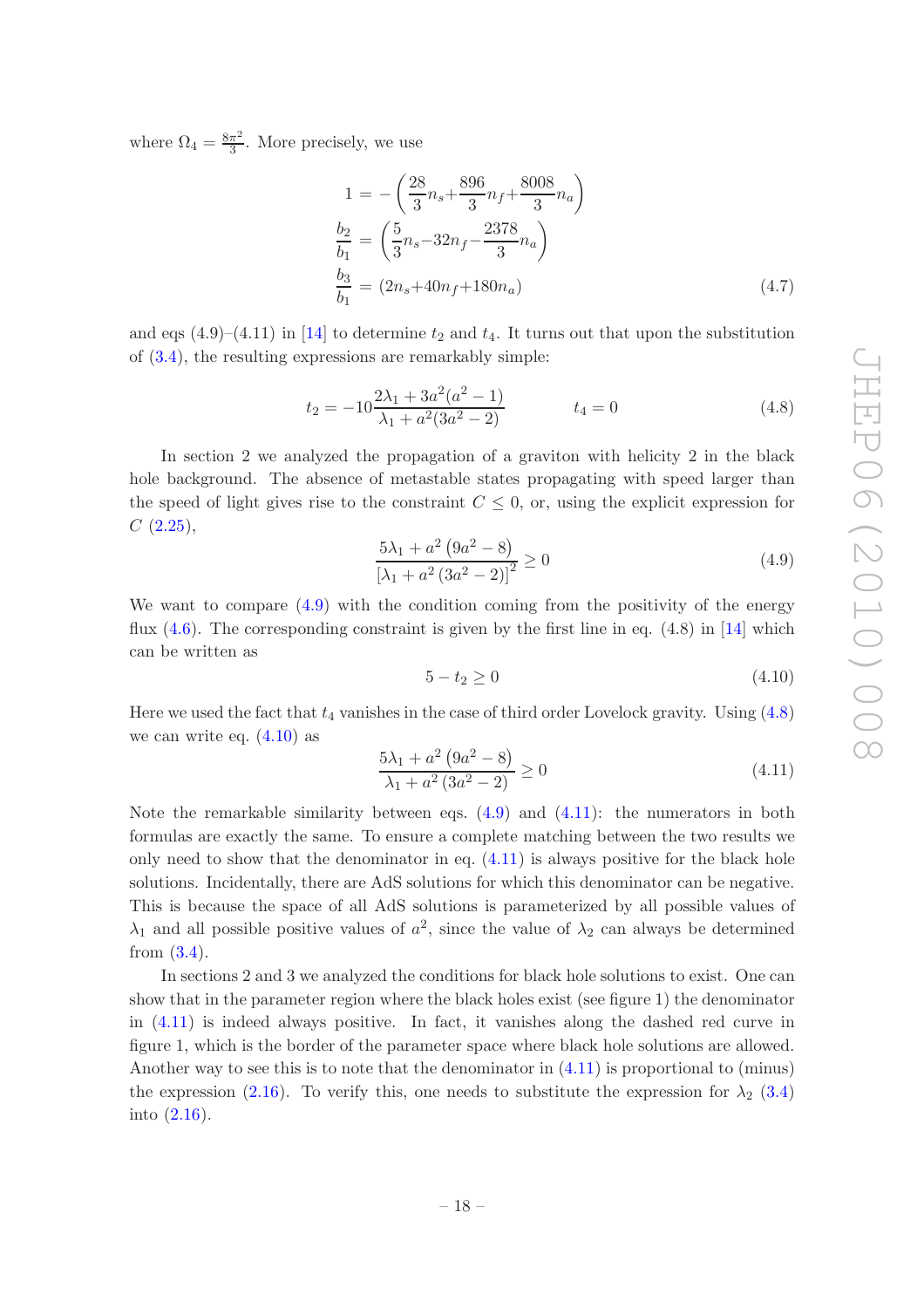#### <span id="page-20-0"></span>5 Discussion

In this paper we investigated the relation between causality and positivity of the energy flux for CFTs defined by Lovelock gravities in AdS spacetimes. For a generic Lovelock gravity in arbitrary spacetime dimensions we formulate the condition of existence of asymptotically AdS black holes. We study the propagation of gravitons of helicity 2 in these backgrounds and determine constraints on the Lovelock coefficients resulting from causality of the boundary theory. We then consider cubic Lovelock gravity in  $AdS_7$  in more detail, and write down the black hole solutions explicitly. To compute the parameters  $t_2$  and  $t_4$ in terms of the Lovelock coefficients  $\lambda_1$  and  $\lambda_2$  we perform a holographic computation of the Weyl anomaly along the lines of [\[14](#page-26-10)]. The coefficients of the B-terms in the anomaly determine the three point functions of the stress energy tensor which are in turn related to the values of  $t_2$  and  $t_4$  [\[14](#page-26-10)]. We find exact matching between the causality constraint and the corresponding energy flux positivity constraint: for given values of  $\lambda_1$  and  $\lambda_2$ , as long as the black hole solution exists, causality is preserved whenever the energy flux is positive.

We expect other helicities to match as well (see e.g.  $[12, 13, 15, 16]$  $[12, 13, 15, 16]$  $[12, 13, 15, 16]$  $[12, 13, 15, 16]$  $[12, 13, 15, 16]$  $[12, 13, 15, 16]$  $[12, 13, 15, 16]$ ). In fact, it would not be surprising if any Lovelock theory of gravity in any dimensions will have the matching property. Our results [see eqs.  $(2.25)$ ,  $(4.9)$  and  $(4.8)$ , and subsequent discussion] lead us to the following conjectured expression

<span id="page-20-1"></span>
$$
t_2 - (d-1) = -\frac{d-1}{(d-2)(d-3)} \frac{\sum_p p((d-2)(d-3) + 2d(p-1))\widehat{\lambda}_p \alpha^{p-1}}{\sum_p p \widehat{\lambda}_p \alpha^{p-1}} \tag{5.1}
$$

for a p-th order Lovelock theory in  $d+1$  dimensions. We also conjecture that  $t_4 = 0$  in all of these theories. Note that eq. [\(5.1\)](#page-20-1) reproduces both the third order Lovelock gravity result in seven dimensions [\(4.8\)](#page-19-1) and the Gauss-Bonnet result in any dimensions (eq. (3.32) of  $[16]$ ; see also eq.  $(6.35)$  of  $[15]$ ) The causality condition  $(2.26)$  together with  $(2.16)$  then matches precisely the energy flux positivity condition for arbitrary  $p$  and  $d$ .

It is natural to ask how far the correspondence goes, both on the gravity side and on the field theory side. Can it be that all higher derivative gravities share this property? At this stage we do not have a definite answer since the black hole solutions are not known given that the equations of motion are complicated. However one should note that we only need an asymptotic behavior of the black hole metric to probe causality violation. It might be possible to obtain such an asymptotic behavior in a generic higher derivative gravity. It will be harder to establish the condition for the black hole existence: as we have seen, this condition is crucial for the matching to work. Namely, the positivity of energy condition may be naively violated precisely at the point where the black hole solution ceases to exist. Understanding these issues is important if we are to understand better the role higher derivative gravities play in AdS/CFT.

Another question is whether the correspondence between causality at finite temperature and the positivity of energy flux can be shown directly in the field theory. The gravity calculation implies that it is the near boundary behavior of the metric which is responsible for causality violation in the boundary theory. This seems to imply that by studying causality in the short-distance behavior of the two-point function of the stress-energy tensor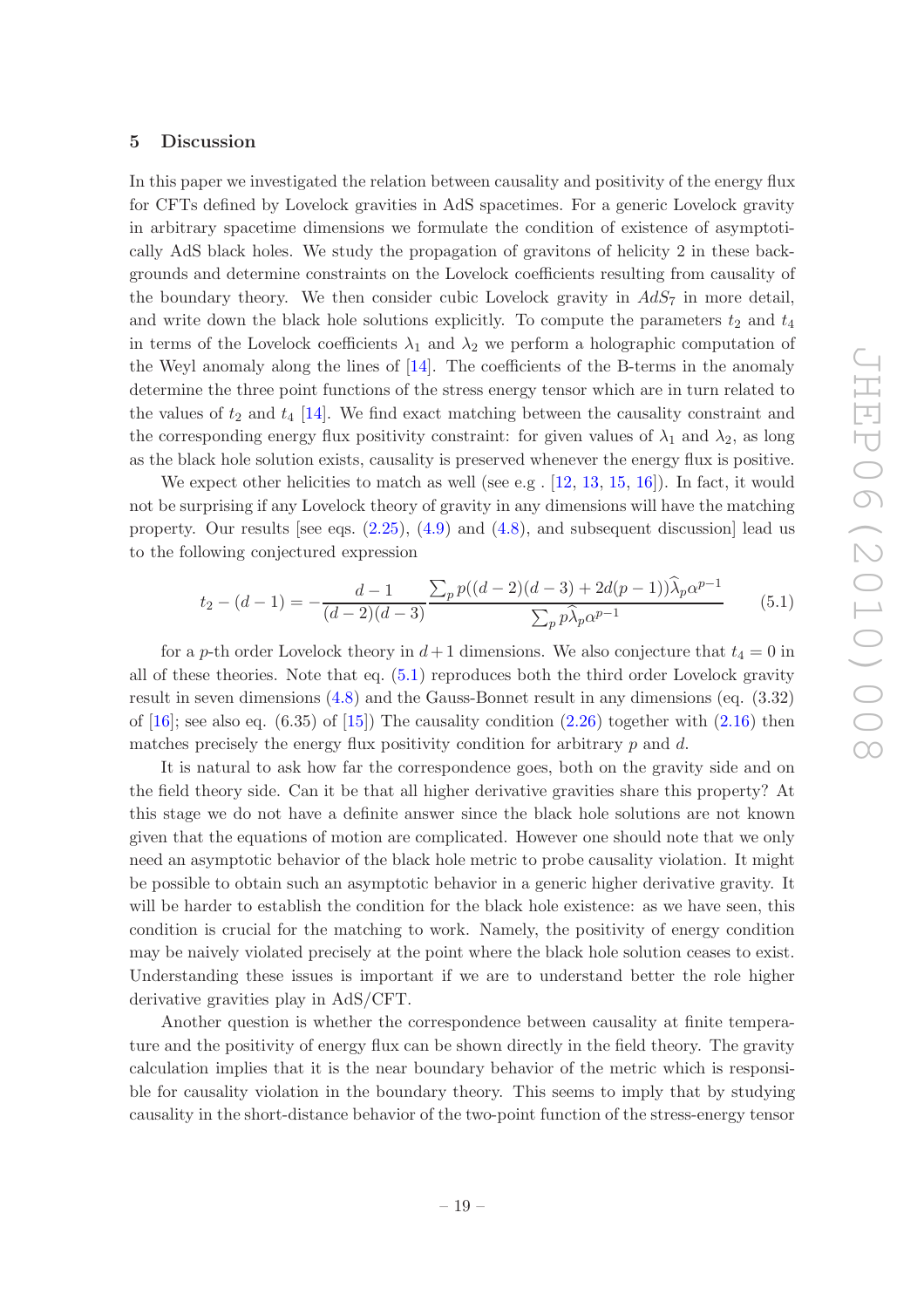at finite temperature we should be able to constrain the three-point functions. It should be interesting to see whether this can be made precise.

One of the interesting results of this paper is the existence of regions in the parameter space where AdS solutions exist but black hole solutions do not. This is unlike Einstein-Hilbert gravity where existence of an AdS solution implies existence of an asymptotically AdS black hole. From the point of view of the AdS/CFT correspondence the Hawking-Page transition between the black hole and thermal AdS space [\[30](#page-27-4), [31](#page-27-5)] can be mapped to the Hagedorn transition in field theory. Indeed, the exponential density of gauge-invariant states  $\rho \sim \exp(\beta_H E)$  in large N gauge theories implies that partition function diverges for temperatures  $T > 1/\beta_H$ . Of course this divergence signifies the transition between the phases with  $\mathcal{O}(N^0)$  and  $\mathcal{O}(N^2)$  degrees of freedom. The black hole is the gravitational description of the latter, high temperature phase. Now the fact the the black holes do not exist for some values of Lovelock parameters may imply that the gravity theory in this region is in some sense dual to a field theory whose density of states does not grow so fast with energy. In fact, higher derivative corrections to the Einstein-Hilbert action are in some cases associated with finite N corrections  $[32-34]$ , which are expected to smooth out the phase transition.

On the other hand, what happens in Gauss-Bonnet gravity may very well be the case for any Lovelock theory. That is, for those values of the Lovelock parameters for which black holes do not exist, the vacuum AdS solutions may be unstable [\[35\]](#page-27-8). It will be interesting to investigate this direction further by studying small fluctuations around the AdS vacuum.

We have obtained the three point functions of the stress energy tensor in a sixdimensional CFT dual to the cubic Lovelock theory. It is interesting that unlike flat space, the cubic Lovelock term contributes to these three point functions. This can be seen from [\(5.1\)](#page-20-1), which receives contributions from three and two point functions. The third order Lovelock coupling  $\lambda_3$  enters both explicitly and through the AdS curvature scale  $\alpha$ . Remarkably, the three point functions of the stress energy tensor satisfy the same relation as the one imposed by supersymmetry, since  $t_4 = 0$ . Of course this was also the case in Gauss-Bonnet gravity [\[14\]](#page-26-10), but the vanishing of  $t_4$  in the  $\mathcal{O}(R^3)$  gravity theory is more non-trivial. Again, this poses a question of how special the Lovelock theories are in the AdS/CFT correspondence. Can it be that all these theories are holographically mapped to CFTs which are in some way related to their supersymmetric parents? After all, all known theories whose gravity sector is the Eistein-Hilbert gravity in  $AdS_5$  are related in some way (e.g. through orbifolding or deformation) to  $\mathcal{N}=4$  super Yang-Mills. All these theories indeed retain  $a = c$  as a feature.

Finally, let us discuss the implications of our results on the viscosity/entropy bound. It has been shown that inclusion of a Gauss-Bonnet term in gravity violates [\[9\]](#page-26-7) the  $\eta/s \geq 1/4\pi$ bound [\[36](#page-27-9), [37](#page-27-10)]. Causality implies [\[9](#page-26-7)] that there is still a lower bound on  $\eta/s$  whose value depends on the dimensionality of the space; the minimal value  $\eta/s \geq 1/4\pi \times 219/529$ happens for  $d = 8$  [\[14](#page-26-10)]. A straightforward but lengthy computation reveals that the pth order Lovelock term with  $p > 2$  does not contribute to the viscosity/entropy ratio of the boundary theory. In other words, the value of  $\eta/s$  of the dual theory is completely determined by the coefficient of the Gauss-Bonnet term in the gravitational action. After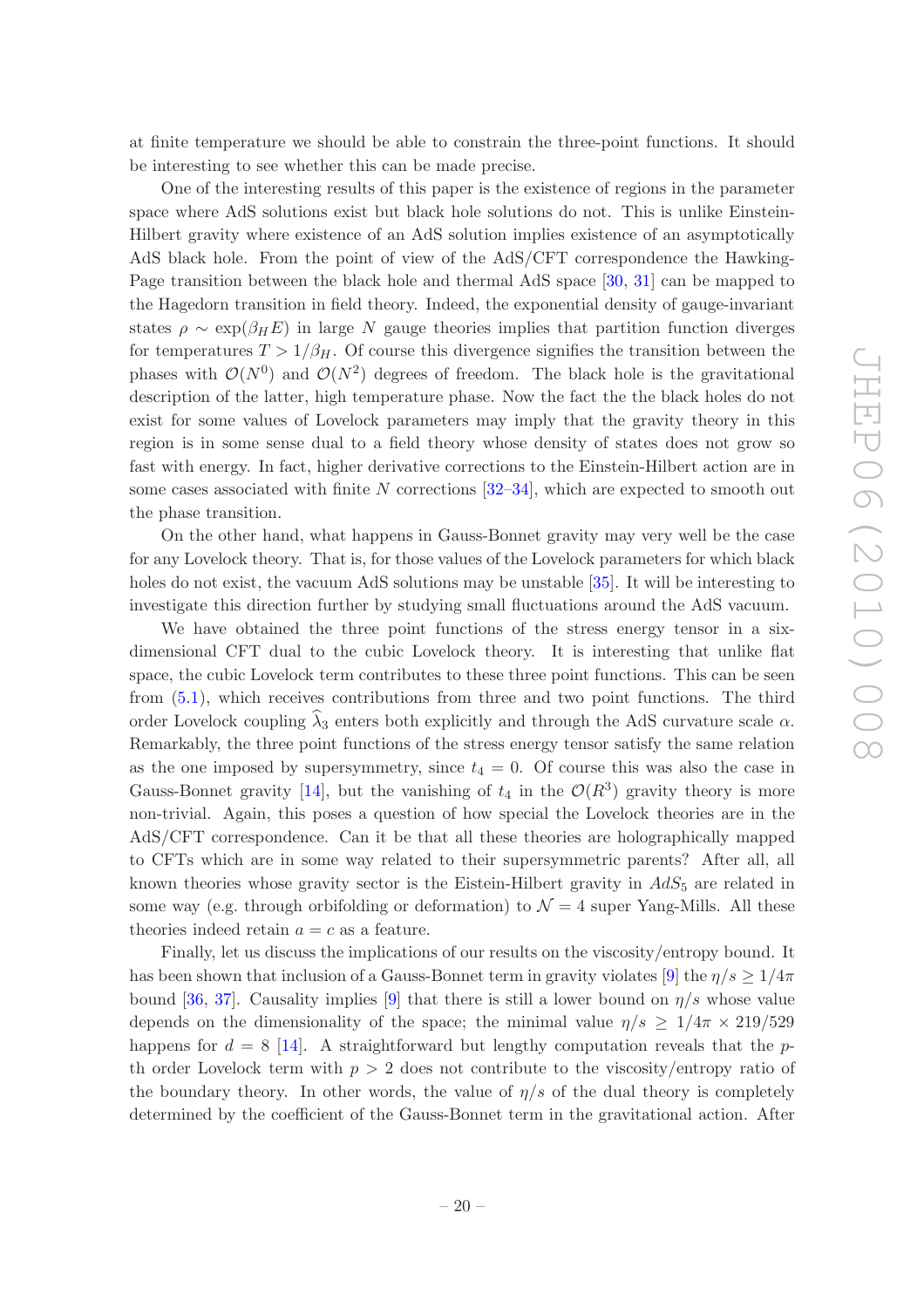arriving at this result we noticed that it has already appeared in the literature [\[38](#page-27-11), [39\]](#page-27-12). Hence, the viscosity to entropy ratio computed in [\[9](#page-26-7)] remains valid for arbitrary Lovelock theories of gravity

$$
\frac{\eta}{s} = \frac{1}{4\pi} \left( 1 - \frac{2d}{d - 2} \lambda_1 \right) \tag{5.2}
$$

The positivity of energy flux (or, equivalently, causality) constraints place restrictions on the allowed values of  $\lambda_1$ . In the six-dimensional CFT dual to cubic Lovelock theory the constraints are

<span id="page-22-1"></span>
$$
5 - t_2 \ge 0
$$
,  $5 + \frac{3t_2}{2} \ge 0$ ,  $5 + 3t_2 \ge 0$  (5.3)

One can determine the physical region of Lovelock parameters by plotting the curves defined by [\(5.3\)](#page-22-1) and restricting to the physical region in figure 1. It is interesting that the curves defined by inequalities in [\(5.3\)](#page-22-1) all meet at the point ( $\alpha = 3, \lambda_1 = 1/3$ ). In the physical region (see figure 1) the maximal allowed value of  $\lambda_1$  comes from the last inequality in [\(5.3\)](#page-22-1). It is defined by the condition that the function  $\lambda_1(\alpha)$  defined by  $5+3t_2=0$  has a maximum. This happens at  $\alpha = 15/8$  giving rise to  $\lambda_1 = 64/165$ . Clearly, the value of  $\eta/s$ is negative for this value of  $\lambda_1$ . It would be interesting to see if the theory develops some pathology before getting to this point.

Note added. After we submitted our paper to the Arxiv we learned of the forthcoming paper by Xian O. Camanho and Jose D. Edelstein [\[40](#page-27-13)] which partially overlaps with our results.

#### Acknowledgments

We thank J. Edelstein, D. Kutasov, K. Papadodimas, L. Rastelli and M. Rocek for useful discussions. M. K. thanks the YITP at Stony Brook University for hospitality. This work was partly supported by NWO Spinoza grant and the FOM program *String Theory and Quantum Gravity*.

## <span id="page-22-0"></span>A The viscosity/entropy ratio of the finite temperature CFT dual to Lovelock gravity.

Here we compute the viscosity to entropy ratio for any  $p$ -th order Lovelock theory of gravity in  $d+1$  dimensions. Our results agree with those of [\[38](#page-27-11)]–[\[39](#page-27-12)]. We will mainly follow the discussion in [\[9\]](#page-26-7). For this we introduce the definitions and notations below

$$
z = \frac{r}{r_+}
$$
  
\n
$$
\tilde{q} = \frac{q}{r_+}
$$
  
\n
$$
\tilde{R} = \sum_p \hat{\lambda}_p \left(\frac{\tilde{f}}{z^2}\right)^p z^d
$$
  
\n
$$
\tilde{Q} = \sum_p p \hat{\lambda}_p \left(\frac{\tilde{f}}{z^2}\right)^{p-1} z^{d-2}
$$
  
\n
$$
\tilde{Q} = \sum_p p \hat{\lambda}_p \left(\frac{\tilde{f}}{z^2}\right)^{p-1} z^{d-2}
$$
  
\n(A.1)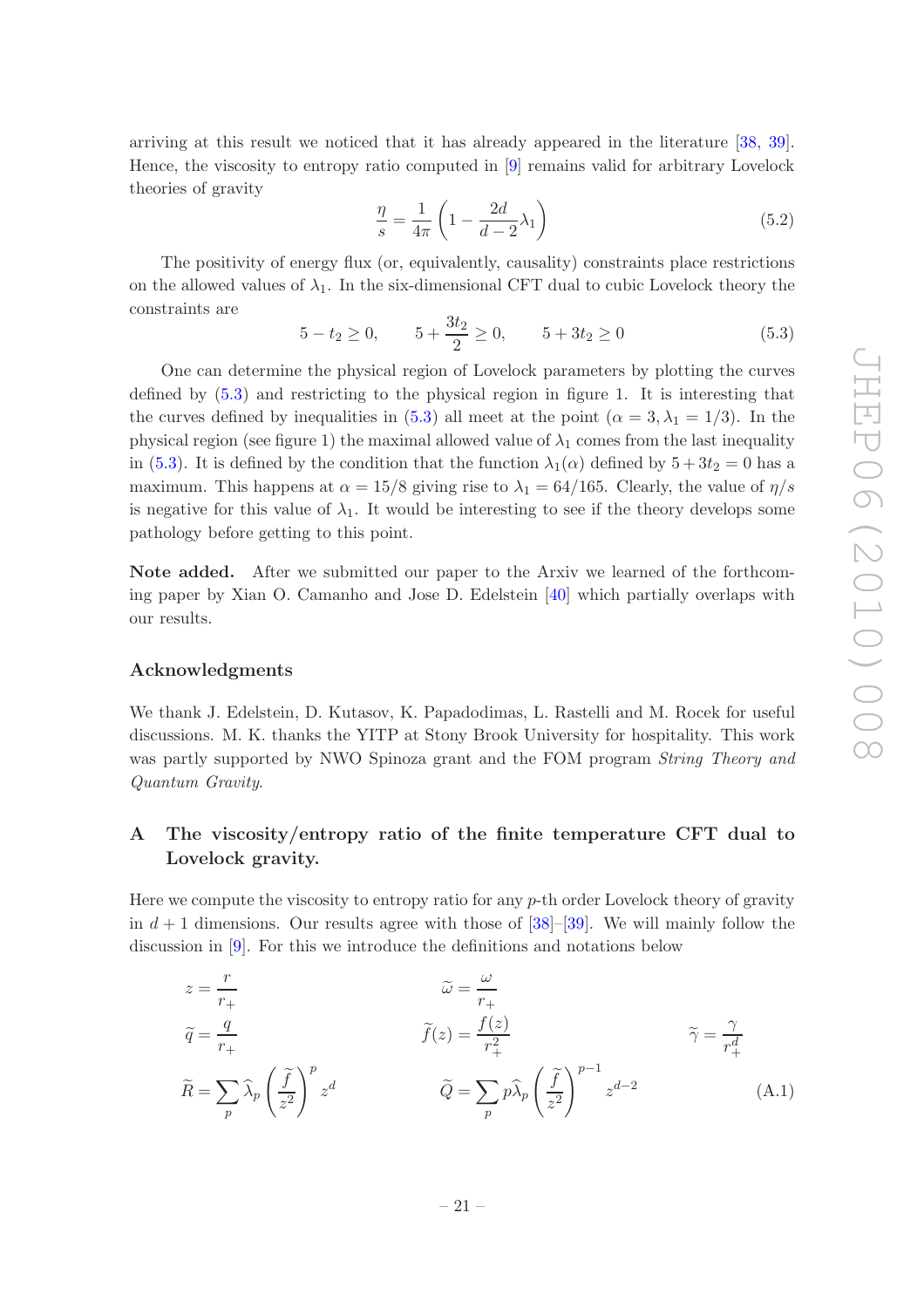We can now express the equation of motion for  $\varphi$  defined in [\(2.19\)](#page-7-4) with respect to the new variable z as

<span id="page-23-0"></span>
$$
\left[\widetilde{T}_2 \partial_z^2 \varphi(z) + (\partial_z \widetilde{T}_2) \partial_z \varphi(z) + \widetilde{T}_0 \varphi(z)\right] = 0 \tag{A.2}
$$

where

$$
\widetilde{T}_2 = \frac{d-3}{2} z^2 \widetilde{f}\left(\partial_z \widetilde{Q}\right) \qquad \widetilde{T}_0 = \frac{\widetilde{T}_2}{a^2 \widetilde{f}^2} \widetilde{\omega}^2 - \frac{1}{2} \widetilde{f}\left(\partial_z^2 \widetilde{Q}\right) \widetilde{q}^2 \tag{A.3}
$$

and  $a^2 = \frac{1}{\alpha}$  $\frac{1}{\alpha}$  in accordance with the discussion below [\(2.21\)](#page-7-5). Evaluating the action to quadratic order on the solution of the equation of motion (neglecting contact terms) yields

<span id="page-23-2"></span>
$$
S = -\frac{1}{2} \frac{ar_+^d}{l_p^3} \frac{2}{(d-2)(d-3)} \int \frac{d\omega dq}{(2\pi)^2} T_2(z) (\partial_z \varphi) \varphi(z)|_{z \to \infty}
$$
 (A.4)

To compute the shear viscosity of the dual theory we set  $q = 0$  and focus on the low frequency limit of  $(A.2)$ . Let us first study the behavior of the solution close to the horizon  $z = 1$ . Note that

$$
\left. \frac{T_0}{T_2} \right|_{q=0} = \frac{\widetilde{\omega}^2}{a^2 \widetilde{f}} \simeq \frac{\widetilde{\omega}^2}{d^2 a^2 (z-1)^2} + \cdots \qquad \qquad \frac{\partial_z T_2}{T_2} \simeq \frac{1}{z-1} + \cdots \qquad (A.5)
$$

which implies  $\varphi \simeq (z-1)^{\pm \frac{i\tilde{\omega}}{da}}$  when  $z \simeq 1$ . Choosing the infalling boundary condition at the horizon  $[41-43]$ – $[44]$  $[44]$  we express the solution of  $(A.2)$  in the small frequency limit as

$$
\varphi = J(k) \left( \frac{a^2 \tilde{f}}{z^2} \right)^{-i \frac{\tilde{\omega}}{da}} \left( 1 - i \frac{\tilde{\omega}}{da} g(z) + \cdots \right)
$$
 (A.6)

with  $g(z)$  regular at  $z = 1$  and  $J(k)$  the boundary source for the field  $\varphi$ .

It is easy to see that the large z expansion of  $q(z)$  is of the form

$$
g(z) = \frac{A}{z^d} + \dots \tag{A.7}
$$

with A a constant to be determined later. This leads to the following near boundary behavior for  $\varphi$ ,  $\partial_z\varphi$  and  $\widetilde{T}_2(z)$ 

<span id="page-23-1"></span>
$$
\varphi(z) \simeq J(k) \left( 1 - i \frac{\tilde{\omega}}{da} \frac{A + a^2 \tilde{\gamma}}{z^d} \right)
$$
  
\n
$$
\partial_z \varphi \simeq J(-k) \frac{i \tilde{\omega}}{a} \frac{A + a^2 \tilde{\gamma}}{z^{d+1}}
$$
  
\n
$$
\widetilde{T}_2(z) \simeq \frac{(d-3)(d-2)}{2} \frac{z^{d+1}}{a^2 \tilde{\gamma}}
$$
\n(A.8)

Substituting [\(A.8\)](#page-23-1) into [\(A.4\)](#page-23-2) yields a boundary term (to leading order in  $\tilde{\omega}$ )

$$
S = -\frac{1}{2} \int \frac{d\omega dq}{(2\pi)^2} \frac{ar_+^d}{l_p^3} J(-k) \frac{i\widetilde{\omega}}{a} \frac{A + a^2 \widetilde{\gamma}}{a^2 \widetilde{\gamma}} J(k)
$$
(A.9)

The viscosity of the dual plasma is then equal to

<span id="page-23-3"></span>
$$
\eta = \lim_{\omega \to 0} \frac{\text{Im} G_{ret.}(\omega, q = 0)}{\omega} = \frac{r_+^{d-1}}{l_p^3} \frac{A + a^2 \tilde{\gamma}}{a^2 \tilde{\gamma}}
$$
(A.10)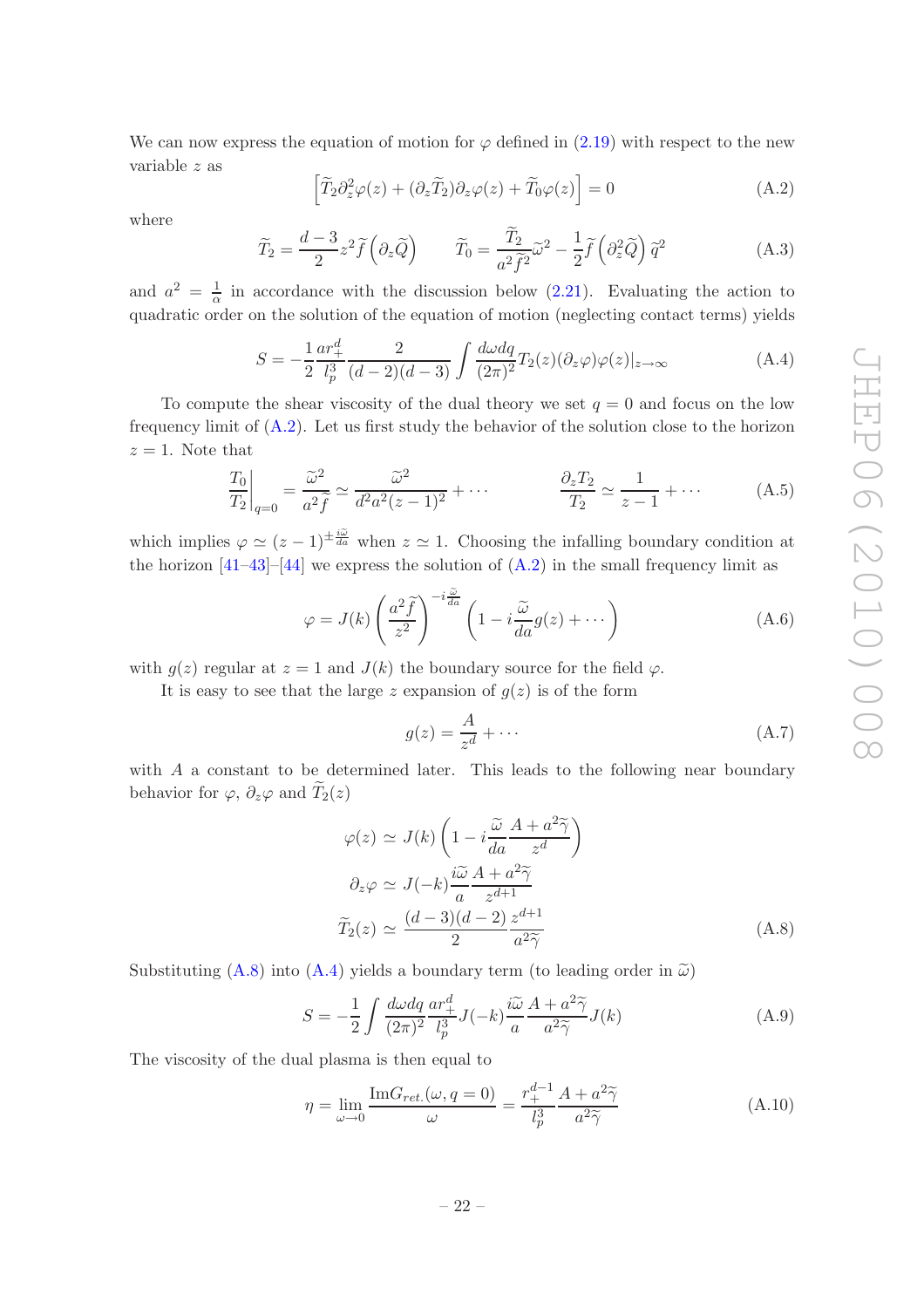The entropy density of black branes in Lovelock theories of gravity has been discussed in [\[25](#page-27-15)]–[\[26](#page-27-0)] (see also [\[45](#page-28-2)[–47](#page-28-3)]–[\[48\]](#page-28-4) where the holographic renormalization procedure is employed). Remarkably, it is independent of all Lovelock coefficients  $\lambda_p$  with  $(p > 1)$ 

<span id="page-24-0"></span>
$$
s = 4\pi \frac{r_+^{d-1}}{l_p^3}.\tag{A.11}
$$

The ratio of  $(A.10)$  to  $(A.11)$  then yields

<span id="page-24-1"></span>
$$
\frac{\eta}{s} = \frac{1}{4\pi} \left( \frac{A}{a^2 \tilde{\gamma}} + 1 \right) \tag{A.12}
$$

The contribution from the *p*-th order Lovelock terms is hidden in the ratio  $\frac{A}{a^2\overline{\gamma}}$ . Note that the denominator is roughly the product of the black hole mass,  $\tilde{\gamma}$ , with the square of the AdS radius factor, a. Our objective in the following will be to determine A.

Let us start by making the following coordinate transformation

$$
x = \frac{f}{z^2} \qquad P(x) \equiv \sum_{p} \widehat{\lambda}_p x^p = \frac{1}{z^d} \tag{A.13}
$$

Note that the position of the horizon is now at  $x = 0$  and of the boundary at  $x = \alpha$ . With these definitions we also have that

$$
\widetilde{Q} = \frac{\partial_x P}{P^{1 - \frac{2}{d}}} \qquad \frac{\partial z}{\partial x} = -\frac{1}{d} \frac{\partial_x P}{P^{1 + \frac{1}{d}}} \tag{A.14}
$$

We can therefore express eq.  $(A.2)$  in terms of x,  $P(x)$ ,  $q(x)$  and expand to linear order in  $\tilde{\omega}$ . The result is

$$
H_2g''(x) + H_1g'(x) + H = 0
$$
\n(A.15)

where

$$
H_2 = x(\partial_x)P [(2-d)(\partial_x P)^2 + dP \partial_x^2 P]
$$
  
\n
$$
H = d(\partial_x^2 P) [(\partial_x P)^2 - 2P \partial_x^2 P] + dP(x)\partial_x P \partial_x^3 P
$$
  
\n
$$
H_1 = -(d-2)(\partial_x P)^3 + d x(\partial_x P)^2 \partial_x^2 P - 2d x P(\partial_x^2 P)^2 + dP(\partial_x P) (\partial_x^2 P + x \partial_x^3 P)
$$
 (A.16)

Interestingly this equation has a rather simple solution for  $\partial_x g$ 

<span id="page-24-2"></span>
$$
\partial_x g = \frac{c_1(\partial_x P)^2 - dP(x)(\partial_x^2 P)}{x\left[ (2-d)(\partial_x P)^2 + dP(x)\partial_x^2 P \right]}.
$$
\n(A.17)

Here  $c_1$  is an integration constant which can be fixed by imposing regularity at the horizon. Observe that in the vicinity of  $x = 0$  the solution behaves like

$$
\partial_x g(x) \simeq \frac{c_1 \widehat{\lambda}_1^2 - 2d \widehat{\lambda}_0 \widehat{\lambda}_2}{(2-d)\widehat{\lambda}_1^2 + 2d \widehat{\lambda}_0 \widehat{\lambda}_2} \frac{1}{x} + \mathcal{O}(x^0)
$$
\n(A.18)

Recall that  $\lambda_0 = 1$ ,  $\lambda_1 = -1$  and  $\lambda_2 = \lambda_1$  the coefficient of the Gauss-Bonnet term in the action. Demanding that the solution  $g(x)$  be regular at the horizon translates then to

<span id="page-24-3"></span>
$$
c_1 = 2d\lambda_1 \tag{A.19}
$$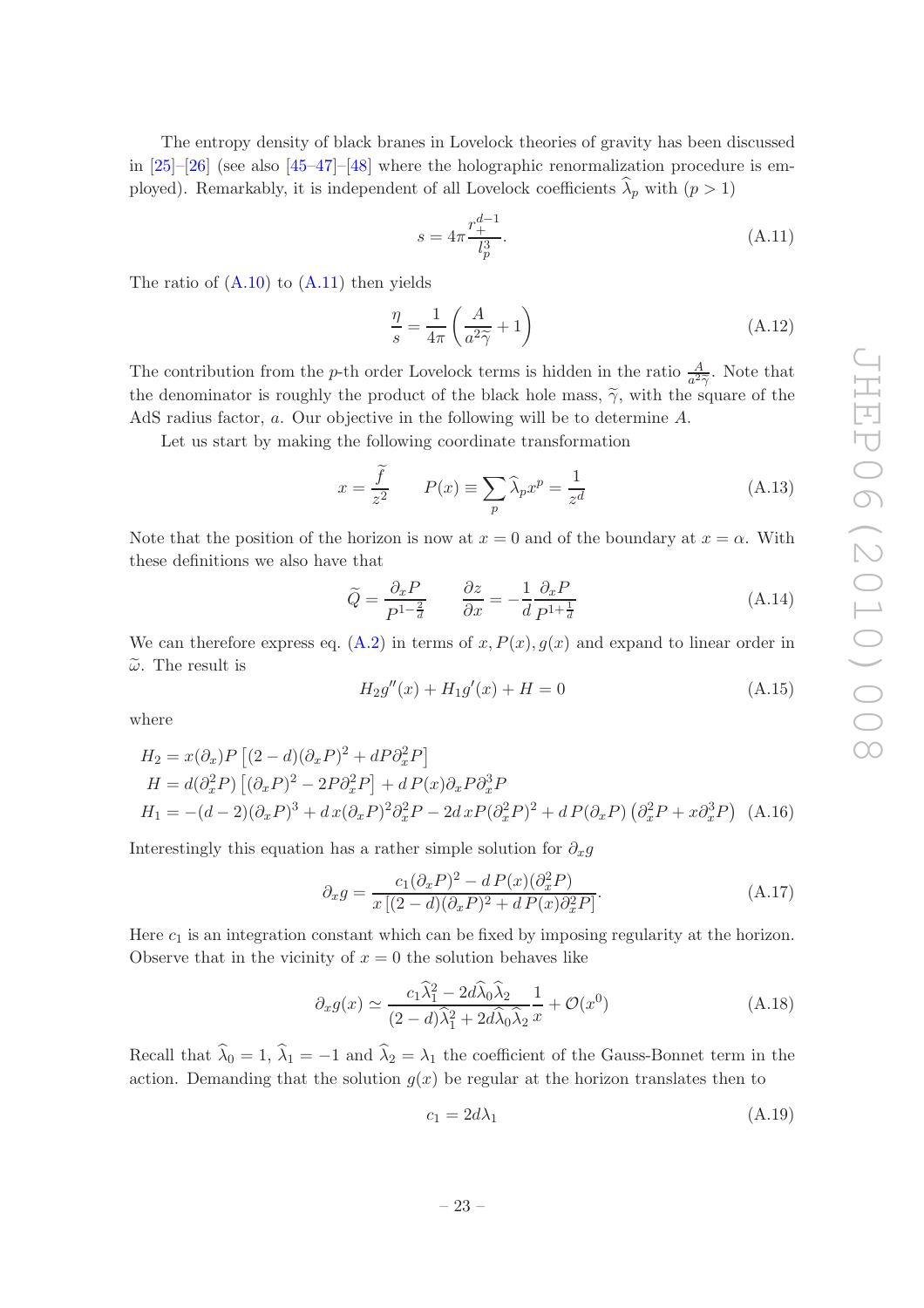JHEP06(2010)008 JHEP06(2010)008

Finally we would like to determine the behavior of  $g(x)$  in the vicinity of the boundary  $x = \alpha$ . In particular, we wish to specify A appearing in eqs [\(A.10\)](#page-23-3) and [\(A.12\)](#page-24-1). In other words, we are interested in the asymptotic behavior as a function of the original variable z. It is thus convenient to replace x with its near the boundary expression  $x \simeq \alpha(1 + \frac{\tilde{\gamma}}{z^d})$ and expand [\(A.17\)](#page-24-2) to leading order in z as  $z \to \infty$ . From [\(A.17\)](#page-24-2) we deduce that  $\partial_x g \simeq$  $c_2 + \frac{c_3}{z^d}$  $\frac{c_3}{z^d} + \cdots$  with

$$
c_2 = \frac{\sum_{n,m}^{p} n(mc_1 - d(n-1))\widehat{\lambda}_n \widehat{\lambda}_m \alpha^{n+m-2}}{\sum_{n,m}^{p} n(m(2-d) + d(n-1))\widehat{\lambda}_n \widehat{\lambda}_m \alpha^{n+m-1}} = \frac{2d\lambda_1}{(d-2)\alpha}
$$
  
\n
$$
c_3 = c_1 a^2 \widetilde{\gamma} \left[ \frac{\sum_{n,m}^{p} n(mc_1 - d(n-1))(n+m-2)\widehat{\lambda}_n \widehat{\lambda}_m \alpha^{n+m-2}}{\sum_{n,m}^{p} n(mc_1 - d(n-1))\widehat{\lambda}_n \widehat{\lambda}_m \alpha^{n+m-2}} - \frac{\sum_{n,m}^{p} n(m(2-d) + d(n-1))(n+m-1)\widehat{\lambda}_n \widehat{\lambda}_m \alpha^{n+m-1}}{\sum_{n,m}^{p} n(m(2-d) + d(n-1))\widehat{\lambda}_n \widehat{\lambda}_m \alpha^{n+m-1}} \right]
$$
(A.20)

where in the last equality of the first line we used  $(A.19)$ . Note however that

$$
g(z) = \int dz (\partial_x g) \left(\frac{\partial x}{\partial z}\right)
$$
  
= 
$$
\int dz \left(c_2 + \frac{c_3}{z^d} + \cdots\right) \left(-d \frac{\tilde{\gamma}}{z^{d+1}} + \cdots\right)
$$
  

$$
\simeq \frac{2d\lambda_1 a^2 \tilde{\gamma}}{(d-2)z^d} + \mathcal{O}\left(\frac{1}{z^{2d}}\right)
$$
 (A.21)

so the specific value of  $c_3$  is irrelevant for the leading order boundary asymptotics of  $g(z)$ . We are now in position to identify A as

$$
A = \frac{2d\lambda_1 a^2 \tilde{\gamma}}{(d-2)}
$$
 (A.22)

and substituting into [\(A.12\)](#page-24-1) arrive at

$$
\frac{\eta}{s} = \frac{1}{4\pi} \left( 1 - \frac{2d\lambda_1}{d - 2} \right) \tag{A.23}
$$

As a result only the Gauss-Bonnet coefficient affects the viscosity to entropy ratio. Any dependence on the black hole mass cancels out [\[38](#page-27-11)]–[\[39\]](#page-27-12).

Open Access. This article is distributed under the terms of the Creative Commons Attribution Noncommercial License which permits any noncommercial use, distribution, and reproduction in any medium, provided the original author(s) and source are credited.

#### References

- <span id="page-25-0"></span>[1] D. Lovelock, *The Einstein tensor and its generalizations*, *[J. Math. Phys.](http://dx.doi.org/10.1063/1.1665613)* 12 (1971) 498 [\[SPIRES\]](http://www-spires.slac.stanford.edu/spires/find/hep/www?j=JMAPA,12,498).
- <span id="page-25-1"></span>[2] B. Zwiebach, *Curvature squared terms and string theories*, *[Phys. Lett.](http://dx.doi.org/10.1016/0370-2693(85)91616-8)* B 156 (1985) 315 [\[SPIRES\]](http://www-spires.slac.stanford.edu/spires/find/hep/www?j=PHLTA,B156,315).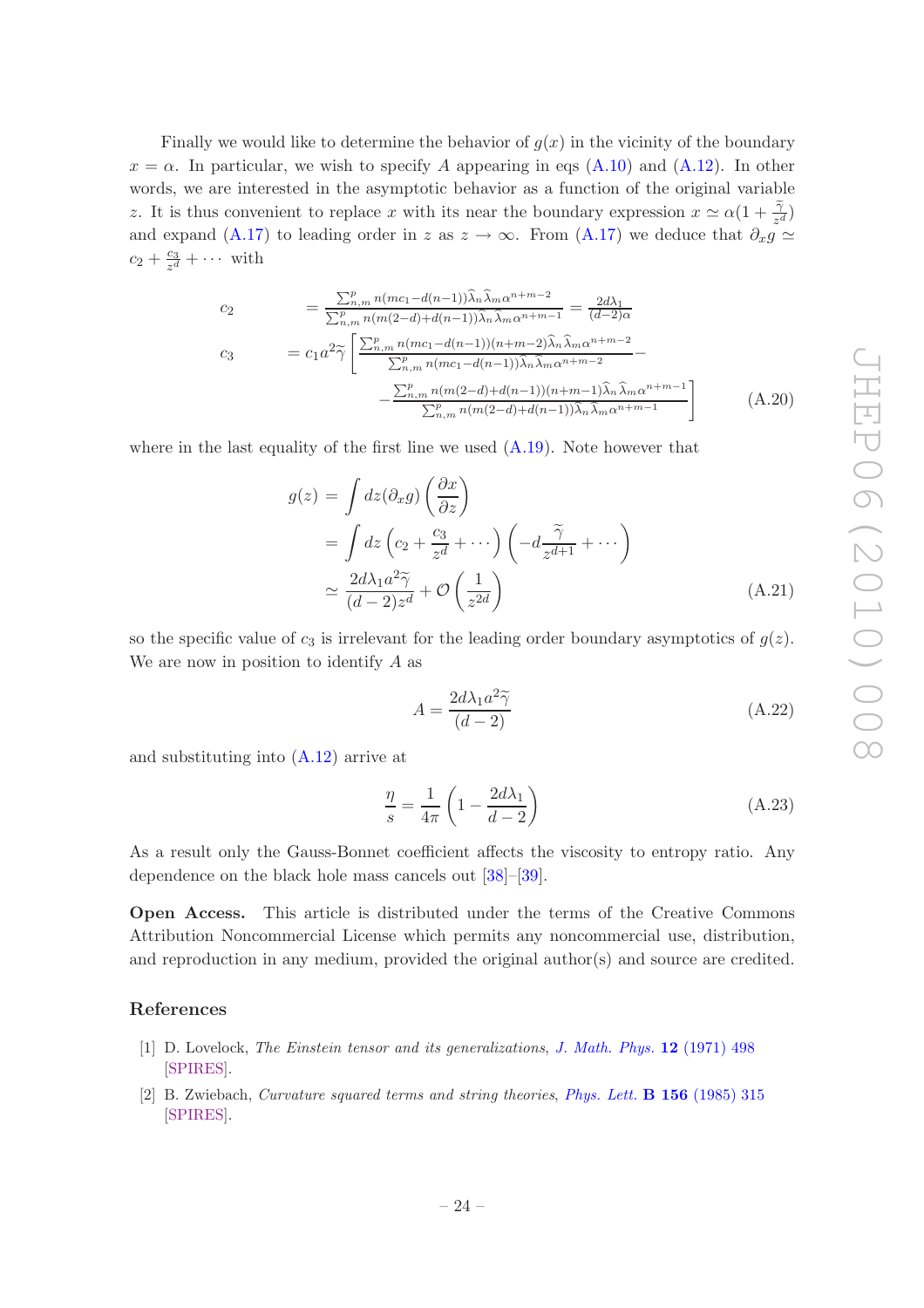- <span id="page-26-0"></span>[3] B. Zumino, *Gravity theories in more than four-dimensions*, *[Phys. Rept.](http://dx.doi.org/10.1016/0370-1573(86)90076-1)* 137 (1986) 109 [\[SPIRES\]](http://www-spires.slac.stanford.edu/spires/find/hep/www?j=PRPLC,137,109).
- <span id="page-26-1"></span>[4] Q. Exirifard and M.M. Sheikh-Jabbari, *Lovelock gravity at the crossroads of Palatini and metric formulations*, *[Phys. Lett.](http://dx.doi.org/10.1016/j.physletb.2008.02.012)* B 661 (2008) 158 [[arXiv:0705.1879](http://arxiv.org/abs/0705.1879)] [\[SPIRES\]](http://www-spires.slac.stanford.edu/spires/find/hep/www?eprint=0705.1879).
- <span id="page-26-2"></span>[5] J.M. Maldacena, *The large-*N *limit of superconformal field theories and supergravity*, *Adv. Theor. Math. Phys.* 2 (1998) 231 [*Int. J. Theor. Phys.* 38 (1999) 1113] [[hep-th/9711200](http://arxiv.org/abs/hep-th/9711200)] [\[SPIRES\]](http://www-spires.slac.stanford.edu/spires/find/hep/www?eprint=HEP-TH/9711200).
- [6] E. Witten, *Anti-de Sitter space and holography*, *Adv. Theor. Math. Phys.* 2 (1998) 253 [[hep-th/9802150](http://arxiv.org/abs/hep-th/9802150)] [\[SPIRES\]](http://www-spires.slac.stanford.edu/spires/find/hep/www?eprint=HEP-TH/9802150).
- <span id="page-26-3"></span>[7] S.S. Gubser, I.R. Klebanov and A.M. Polyakov, *Gauge theory correlators from non-critical string theory*, *[Phys. Lett.](http://dx.doi.org/10.1016/S0370-2693(98)00377-3)* B 428 (1998) 105 [[hep-th/9802109](http://arxiv.org/abs/hep-th/9802109)] [\[SPIRES\]](http://www-spires.slac.stanford.edu/spires/find/hep/www?eprint=HEP-TH/9802109).
- <span id="page-26-4"></span>[8] S. Nojiri and S.D. Odintsov, *On the conformal anomaly from higher derivative gravity in AdS/CFT correspondence*, *Int. J. Mod. Phys.* A 15 (2000) 413 [[hep-th/9903033](http://arxiv.org/abs/hep-th/9903033)] [\[SPIRES\]](http://www-spires.slac.stanford.edu/spires/find/hep/www?eprint=HEP-TH/9903033).
- <span id="page-26-7"></span>[9] M. Brigante, H. Liu, R.C. Myers, S. Shenker and S. Yaida, *Viscosity bound violation in higher derivative gravity*, *Phys. Rev.* D 77 [\(2008\) 126006](http://dx.doi.org/10.1103/PhysRevD.77.126006) [[arXiv:0712.0805](http://arxiv.org/abs/0712.0805)] [\[SPIRES\]](http://www-spires.slac.stanford.edu/spires/find/hep/www?eprint=0712.0805).
- <span id="page-26-5"></span>[10] M. Brigante, H. Liu, R.C. Myers, S. Shenker and S. Yaida, *The viscosity bound and causality violation*, *[Phys. Rev. Lett.](http://dx.doi.org/10.1103/PhysRevLett.100.191601)* 100 (2008) 191601 [[arXiv:0802.3318](http://arxiv.org/abs/0802.3318)] [\[SPIRES\]](http://www-spires.slac.stanford.edu/spires/find/hep/www?eprint=0802.3318).
- <span id="page-26-6"></span>[11] D.M. Hofman and J. Maldacena, *Conformal collider physics: energy and charge correlations*, *JHEP* 05 [\(2008\) 012](http://dx.doi.org/10.1088/1126-6708/2008/05/012) [[arXiv:0803.1467](http://arxiv.org/abs/0803.1467)] [\[SPIRES\]](http://www-spires.slac.stanford.edu/spires/find/hep/www?eprint=0803.1467).
- <span id="page-26-8"></span>[12] A. Buchel and R.C. Myers, *Causality of holographic hydrodynamics*, *JHEP* 08 [\(2009\) 016](http://dx.doi.org/10.1088/1126-6708/2009/08/016) [[arXiv:0906.2922](http://arxiv.org/abs/0906.2922)] [\[SPIRES\]](http://www-spires.slac.stanford.edu/spires/find/hep/www?eprint=0906.2922).
- <span id="page-26-9"></span>[13] D.M. Hofman, *Higher derivative gravity, causality and positivity of energy in a UV complete QFT*, *[Nucl. Phys.](http://dx.doi.org/10.1016/j.nuclphysb.2009.08.001)* B 823 (2009) 174 [[arXiv:0907.1625](http://arxiv.org/abs/0907.1625)] [\[SPIRES\]](http://www-spires.slac.stanford.edu/spires/find/hep/www?eprint=0907.1625).
- <span id="page-26-10"></span>[14] J. de Boer, M. Kulaxizi and A. Parnachev, AdS7/CF T6*, Gauss-Bonnet gravity and viscosity bound*, *JHEP* 03 [\(2010\) 087](http://dx.doi.org/10.1007/JHEP03(2010)087) [[arXiv:0910.5347](http://arxiv.org/abs/0910.5347)] [\[SPIRES\]](http://www-spires.slac.stanford.edu/spires/find/hep/www?eprint=0910.5347).
- <span id="page-26-11"></span>[15] X.O. Camanho and J.D. Edelstein, *Causality constraints in AdS/CFT from conformal collider physics and Gauss-Bonnet gravity*, *JHEP* 04 [\(2010\) 007](http://dx.doi.org/10.1007/JHEP04(2010)007) [[arXiv:0911.3160](http://arxiv.org/abs/0911.3160)] [\[SPIRES\]](http://www-spires.slac.stanford.edu/spires/find/hep/www?eprint=0911.3160).
- <span id="page-26-12"></span>[16] A. Buchel et al., *Holographic GB gravity in arbitrary dimensions*, *JHEP* 03 [\(2010\) 111](http://dx.doi.org/10.1007/JHEP03(2010)111) [[arXiv:0911.4257](http://arxiv.org/abs/0911.4257)] [\[SPIRES\]](http://www-spires.slac.stanford.edu/spires/find/hep/www?eprint=0911.4257).
- <span id="page-26-13"></span>[17] R.R. Metsaev and A.A. Tseytlin, *Curvature cubed terms in string theory effective actions*, *[Phys. Lett.](http://dx.doi.org/10.1016/0370-2693(87)91527-9)* B 185 (1987) 52 [\[SPIRES\]](http://www-spires.slac.stanford.edu/spires/find/hep/www?j=PHLTA,B185,52).
- <span id="page-26-14"></span>[18] R.C. Myers and J.Z. Simon, *Black hole thermodynamics in Lovelock gravity*, *Phys. Rev.* D 38 [\(1988\) 2434](http://dx.doi.org/10.1103/PhysRevD.38.2434) [\[SPIRES\]](http://www-spires.slac.stanford.edu/spires/find/hep/www?j=PHRVA,D38,2434).
- [19] J.T. Wheeler, *Symmetric solutions to the Gauss-Bonnet extended einstein equations*, *[Nucl. Phys.](http://dx.doi.org/10.1016/0550-3213(86)90268-3)* B 268 (1986) 737 [\[SPIRES\]](http://www-spires.slac.stanford.edu/spires/find/hep/www?j=NUPHA,B268,737).
- [20] M.H. Dehghani and R. Pourhasan, *Thermodynamic instability of black holes of third order Lovelock gravity*, *Phys. Rev.* D 79 [\(2009\) 064015](http://dx.doi.org/10.1103/PhysRevD.79.064015) [[arXiv:0903.4260](http://arxiv.org/abs/0903.4260)] [\[SPIRES\]](http://www-spires.slac.stanford.edu/spires/find/hep/www?eprint=0903.4260).
- [21] M.H. Dehghani, N. Alinejadi and S.H. Hendi, *Topological black holes in Lovelock-Born-Infeld gravity*, *Phys. Rev.* D 77 [\(2008\) 104025](http://dx.doi.org/10.1103/PhysRevD.77.104025) [[arXiv:0802.2637](http://arxiv.org/abs/0802.2637)] [\[SPIRES\]](http://www-spires.slac.stanford.edu/spires/find/hep/www?eprint=0802.2637).
- <span id="page-26-15"></span>[22] M.H. Dehghani, N. Bostani and S.H. Hendi, *Magnetic branes in third order Lovelock-Born-Infeld gravity*, *Phys. Rev.* D 78 [\(2008\) 064031](http://dx.doi.org/10.1103/PhysRevD.78.064031) [[arXiv:0806.1429](http://arxiv.org/abs/0806.1429)] [\[SPIRES\]](http://www-spires.slac.stanford.edu/spires/find/hep/www?eprint=0806.1429).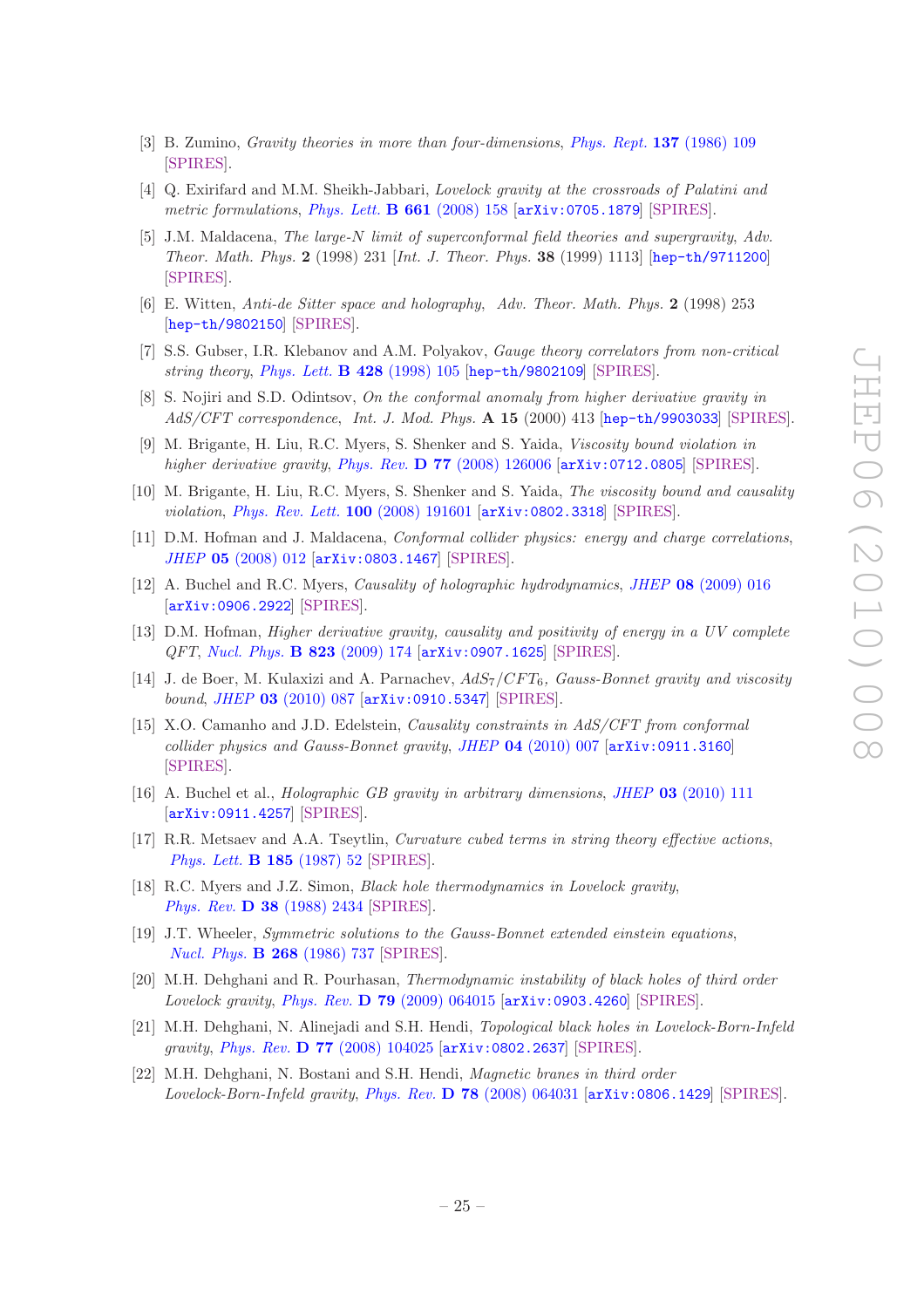- [23] T. Takahashi and J. Soda, *Stability of Lovelock black holes under tensor perturbations*, *Phys. Rev.* D 79 [\(2009\) 104025](http://dx.doi.org/10.1103/PhysRevD.79.104025) [[arXiv:0902.2921](http://arxiv.org/abs/0902.2921)] [\[SPIRES\]](http://www-spires.slac.stanford.edu/spires/find/hep/www?eprint=0902.2921).
- [24] T. Takahashi and J. Soda, *Instability of small Lovelock black holes in even-dimensions*, *Phys. Rev.* D 80 [\(2009\) 104021](http://dx.doi.org/10.1103/PhysRevD.80.104021) [[arXiv:0907.0556](http://arxiv.org/abs/0907.0556)] [\[SPIRES\]](http://www-spires.slac.stanford.edu/spires/find/hep/www?eprint=0907.0556).
- <span id="page-27-15"></span>[25] R.-G. Cai, *Gauss-Bonnet black holes in AdS spaces*, *Phys. Rev.* D 65 [\(2002\) 084014](http://dx.doi.org/10.1103/PhysRevD.65.084014) [[hep-th/0109133](http://arxiv.org/abs/hep-th/0109133)] [\[SPIRES\]](http://www-spires.slac.stanford.edu/spires/find/hep/www?eprint=HEP-TH/0109133).
- <span id="page-27-0"></span>[26] R.-G. Cai, L.-M. Cao, Y.-P. Hu and S.P. Kim, *Generalized Vaidya spacetime in Lovelock gravity and thermodynamics on apparent horizon*, *Phys. Rev.* D 78 [\(2008\) 124012](http://dx.doi.org/10.1103/PhysRevD.78.124012) [[arXiv:0810.2610](http://arxiv.org/abs/0810.2610)] [\[SPIRES\]](http://www-spires.slac.stanford.edu/spires/find/hep/www?eprint=0810.2610).
- <span id="page-27-1"></span>[27] M. Henningson and K. Skenderis, *The holographic Weyl anomaly*, *JHEP* 07 [\(1998\) 023](http://dx.doi.org/10.1088/1126-6708/1998/07/023) [[hep-th/9806087](http://arxiv.org/abs/hep-th/9806087)] [\[SPIRES\]](http://www-spires.slac.stanford.edu/spires/find/hep/www?eprint=HEP-TH/9806087).
- <span id="page-27-2"></span>[28] M. Henningson and K. Skenderis, *Holography and the Weyl anomaly*, *Fortsch. Phys.* 48 (2000) 125 [[hep-th/9812032](http://arxiv.org/abs/hep-th/9812032)] [\[SPIRES\]](http://www-spires.slac.stanford.edu/spires/find/hep/www?eprint=HEP-TH/9812032).
- <span id="page-27-3"></span>[29] F. Bastianelli, S. Frolov and A.A. Tseytlin, *Conformal anomaly of* (2, 0) *tensor multiplet in six dimensions and AdS/CFT correspondence*, *JHEP* 02 [\(2000\) 013](http://dx.doi.org/10.1088/1126-6708/2000/02/013) [[hep-th/0001041](http://arxiv.org/abs/hep-th/0001041)] [\[SPIRES\]](http://www-spires.slac.stanford.edu/spires/find/hep/www?eprint=HEP-TH/0001041).
- <span id="page-27-4"></span>[30] E. Witten, *Anti-de Sitter space, thermal phase transition and confinement in gauge theories*, *Adv. Theor. Math. Phys.* 2 (1998) 505 [[hep-th/9803131](http://arxiv.org/abs/hep-th/9803131)] [\[SPIRES\]](http://www-spires.slac.stanford.edu/spires/find/hep/www?eprint=HEP-TH/9803131).
- <span id="page-27-5"></span>[31] S.W. Hawking and D.N. Page, *Thermodynamics of black holes in Anti-de Sitter space*, *[Commun. Math. Phys.](http://dx.doi.org/10.1007/BF01208266)* 87 (1983) 577 [\[SPIRES\]](http://www-spires.slac.stanford.edu/spires/find/hep/www?j=CMPHA,87,577).
- <span id="page-27-6"></span>[32] O. Aharony, A. Fayyazuddin and J.M. Maldacena, *The large-*N *limit of* N = 2, 1 *field theories from three-branes in F-theory*, *JHEP* 07 [\(1998\) 013](http://dx.doi.org/10.1088/1126-6708/1998/07/013) [[hep-th/9806159](http://arxiv.org/abs/hep-th/9806159)] [\[SPIRES\]](http://www-spires.slac.stanford.edu/spires/find/hep/www?eprint=HEP-TH/9806159).
- [33] A. Fayyazuddin and M. Spalinski, *Large-*N *superconformal gauge theories and supergravity orientifolds*, *[Nucl. Phys.](http://dx.doi.org/10.1016/S0550-3213(98)00545-8)* B 535 (1998) 219 [[hep-th/9805096](http://arxiv.org/abs/hep-th/9805096)] [\[SPIRES\]](http://www-spires.slac.stanford.edu/spires/find/hep/www?eprint=HEP-TH/9805096).
- <span id="page-27-7"></span>[34] Y. Kats and P. Petrov, *Effect of curvature squared corrections in AdS on the viscosity of the dual gauge theory*, *JHEP* 01 [\(2009\) 044](http://dx.doi.org/10.1088/1126-6708/2009/01/044) [[arXiv:0712.0743](http://arxiv.org/abs/0712.0743)] [\[SPIRES\]](http://www-spires.slac.stanford.edu/spires/find/hep/www?eprint=0712.0743).
- <span id="page-27-8"></span>[35] D.G. Boulware and S. Deser, *String generated gravity models*, *[Phys. Rev. Lett.](http://dx.doi.org/10.1103/PhysRevLett.55.2656)* 55 (1985) 2656 [\[SPIRES\]](http://www-spires.slac.stanford.edu/spires/find/hep/www?j=PRLTA,55,2656).
- <span id="page-27-9"></span>[36] P. Kovtun, D.T. Son and A.O. Starinets, *Viscosity in strongly interacting quantum field theories from black hole physics*, *[Phys. Rev. Lett.](http://dx.doi.org/10.1103/PhysRevLett.94.111601)* 94 (2005) 111601 [[hep-th/0405231](http://arxiv.org/abs/hep-th/0405231)] [\[SPIRES\]](http://www-spires.slac.stanford.edu/spires/find/hep/www?eprint=HEP-TH/0405231).
- <span id="page-27-10"></span>[37] *Holography and hydrodynamics: diffusion on stretched horizons*, *JHEP* 10 [\(2003\) 064](http://dx.doi.org/10.1088/1126-6708/2003/10/064) [[hep-th/0309213](http://arxiv.org/abs/hep-th/0309213)] [\[SPIRES\]](http://www-spires.slac.stanford.edu/spires/find/hep/www?eprint=HEP-TH/0309213).
- <span id="page-27-11"></span>[38] R. Brustein and A.J.M. Medved, *The ratio of shear viscosity to entropy density in generalized theories of gravity*, *Phys. Rev.* D 79 [\(2009\) 021901](http://dx.doi.org/10.1103/PhysRevD.79.021901) [[arXiv:0808.3498](http://arxiv.org/abs/0808.3498)] [\[SPIRES\]](http://www-spires.slac.stanford.edu/spires/find/hep/www?eprint=0808.3498).
- <span id="page-27-12"></span>[39] F.-W. Shu, *The quantum viscosity bound in Lovelock gravity*, *[Phys. Lett.](http://dx.doi.org/10.1016/j.physletb.2010.02.006)* B 685 (2010) 325 [[arXiv:0910.0607](http://arxiv.org/abs/0910.0607)] [\[SPIRES\]](http://www-spires.slac.stanford.edu/spires/find/hep/www?eprint=0910.0607).
- <span id="page-27-13"></span>[40] X.O. Camanho and J.D. Edelstein, *Causality in AdS/CFT and Lovelock theory*, to appear.
- <span id="page-27-14"></span>[41] D.T. Son and A.O. Starinets, *Minkowski-space correlators in AdS/CFT correspondence: Recipe and applications*, *JHEP* 09 [\(2002\) 042](http://dx.doi.org/10.1088/1126-6708/2002/09/042) [[hep-th/0205051](http://arxiv.org/abs/hep-th/0205051)] [\[SPIRES\]](http://www-spires.slac.stanford.edu/spires/find/hep/www?eprint=HEP-TH/0205051).
- [42] C.P. Herzog and D.T. Son, *Schwinger-Keldysh propagators from AdS/CFT correspondence*, *JHEP* 03 [\(2003\) 046](http://dx.doi.org/10.1088/1126-6708/2003/03/046) [[hep-th/0212072](http://arxiv.org/abs/hep-th/0212072)] [\[SPIRES\]](http://www-spires.slac.stanford.edu/spires/find/hep/www?eprint=HEP-TH/0212072).